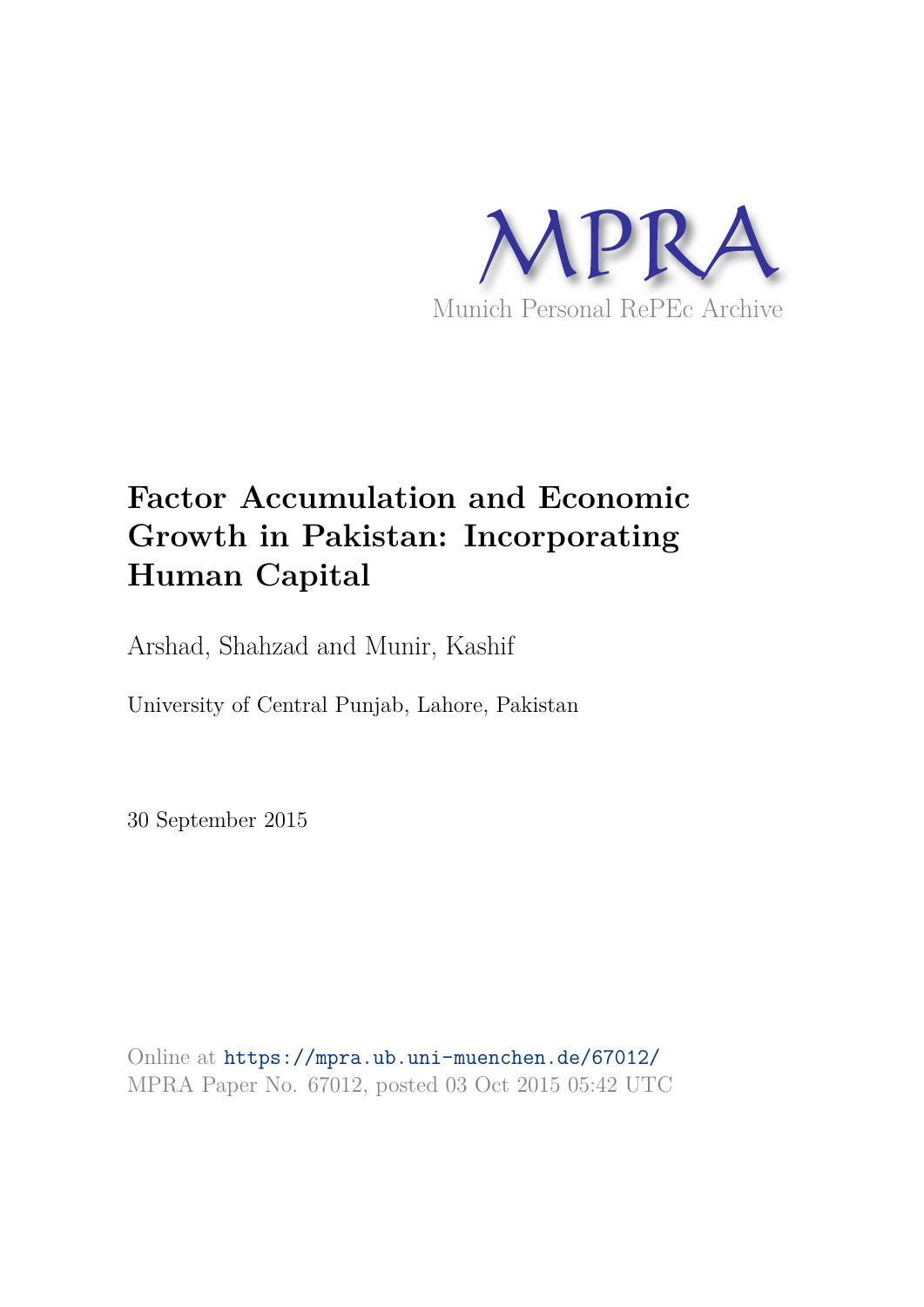# **Factor Accumulation and Economic Growth in Pakistan: Incorporating Human Capital**

**Shahzad Arshad[\\*](#page-1-0)**

**&** 

**Kashif Munir[†](#page-1-1)[‡](#page-1-2)**

# **University of Central Punjab,**

**Lahore, Pakistan**

 $\overline{a}$ 

<span id="page-1-0"></span><sup>\*</sup> MPhil Economics student at University of Central Punjab, Lahore, Pakistan

<span id="page-1-1"></span><sup>&</sup>lt;sup>†</sup> Associate Professor, Department of Economics, University of Central Punjab, Lahore, Pakistan.

<span id="page-1-2"></span><sup>‡</sup> Corresponding author: Phone: +92 321 5136276, Fax: +92 42 35954892, email: kashif.munir@ucp.edu.pk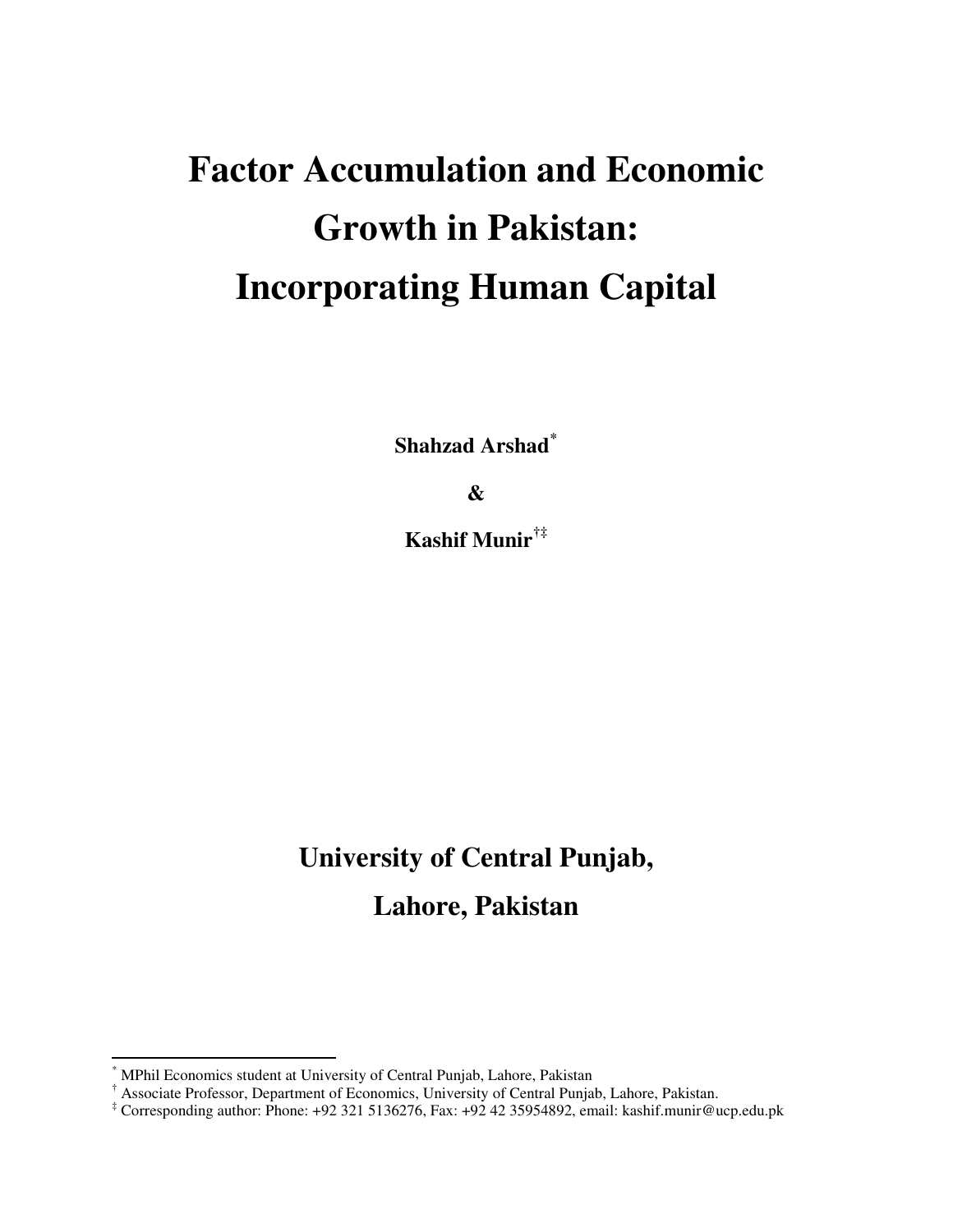#### **Abstract**

The objective of this study is to analyze relationship between factor accumulation and economic growth in Pakistan for the time period of 1973 to 2014 using ARDL bound testing approach to cointegration. Considering human capital as a core factor of production we have constructed a series of human capital as average year of schooling and real capital stock is also generated on the basis of gross fixed capital formation. Under endogenous growth model bound testing approach to cointegration suggest that human capital stock, real physical capital stock per worker and GDP per worker are highly cointegrated. Moreover, human capital and real physical capital stock are highly significant and growth friendly. Our findings are consistent with the endogenous growth model suggesting that developing countries like Pakistan should increase share of education and health in GDP in order to accelerate economic growth.

**Keywords:** Growth, Factor Accumulation, Capital Stock, Human Capital, ARDL, Pakistan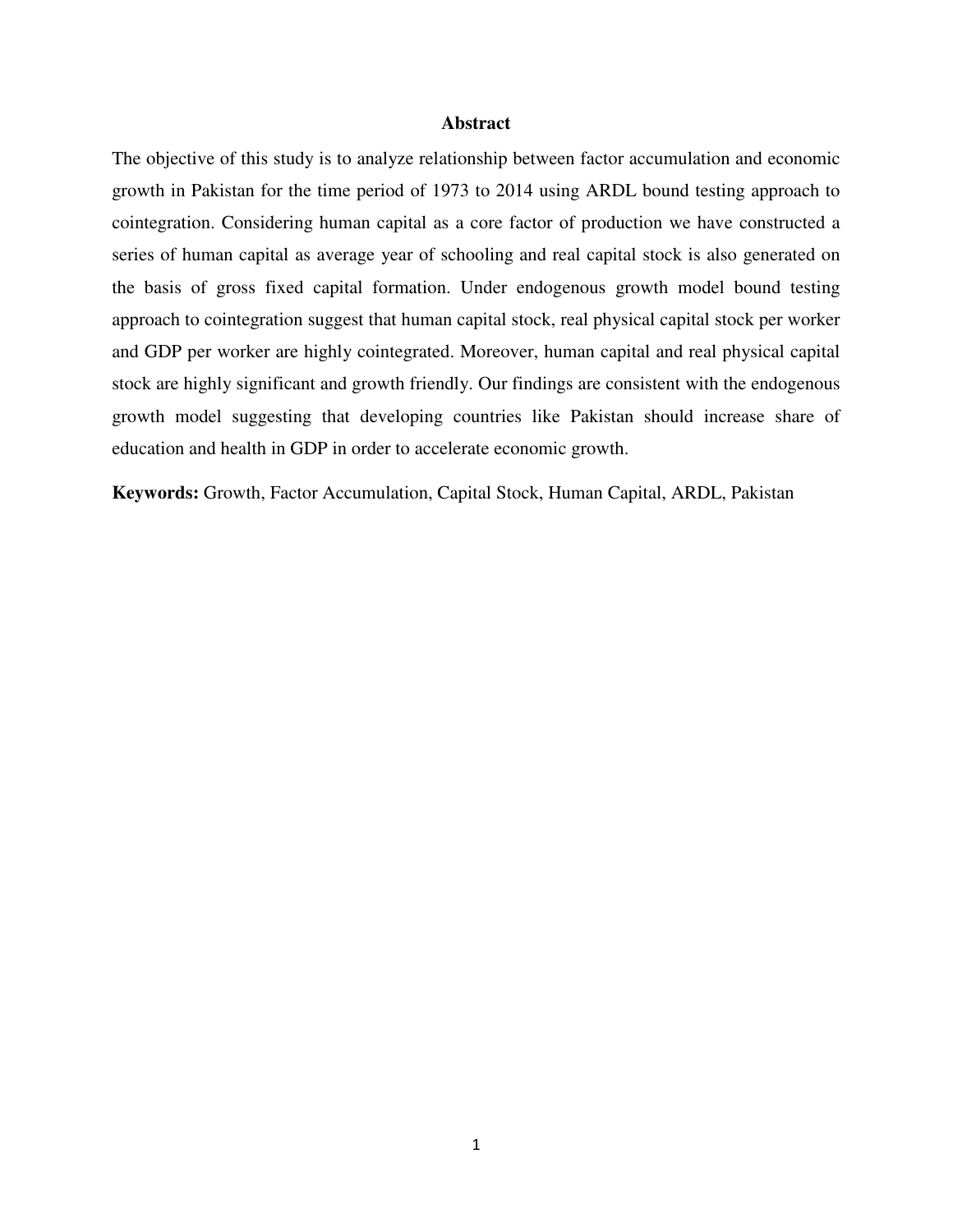# **1. Introduction**

Sources of long run economic growth in developed and developing countries are the most debated question in the literature. There are two sources of economic growth, either productivity growth or factor accumulation (physical capital, employed labor force and human capital). However, there are three strands in the literature, first who supported the view that, it is productivity growth that caused economic growth (Chow, 1993; Hu & Khan, 1997; Iwata et.al. 2003; Nachega & Fontaine, 2006). Second who supported the other view that economic growth is caused by factor accumulation (Krugman, 1994; Beddies, 1999; Young, 2000; Iwata et.al. 2003; Nachega & Fontaine, 2006). Third who consider human capital as an important source of economic growth (Lucas, 1988; Romer, 1986; Beddies, 1999; Haldar & Malik, 2010). Chow (1993), Hu and Khan (1997) and Iwata et al. (2003) did not consider human capital as an input factor in their research. Efficiency of human capital determines level of economic growth (Zeng, 1997). Growth of total factor productivity (TFP) and human capital are necessary to boost economic growth (Wang & Yao, 2003).

Smith (1776) said that growth actually depends on division of labor force but he did not give a clear link between them. The concept of economic growth starts with Solow (1956) growth model. Solow (1956) highlighted the idea that economic growth cannot be explained by increasing labor and capital only but it was technical progress that contributes to economic growth along with labor and capital. Solow (1956) growth model was considered as central framework of economic growth. A number of researchers highlighted the importance of human capital in past few decades such as endogenous growth theory which was presented by Lucas (1988) and Romer (1990). They found human capital a primary source of economic growth. Moreover, it is evident that human capital successfully attracts other factors of production like physical capital. Lucas (1988) considered education and training as a measure of human capital. Development of human capital is the sole purpose of education to attain economic growth. Lucas (1988) and Romer (1990) suggested that a country should invest more on human capital because it can contribute to economic growth and social welfare. It has purely positive link with labor productivity and will result into high wages and high expected lifetime returns. Later on, Fogel (1994) highlighted the point that education and training with good health, strong physical and mental capabilities can enhance the production of human capital or labor force. Seren and Marti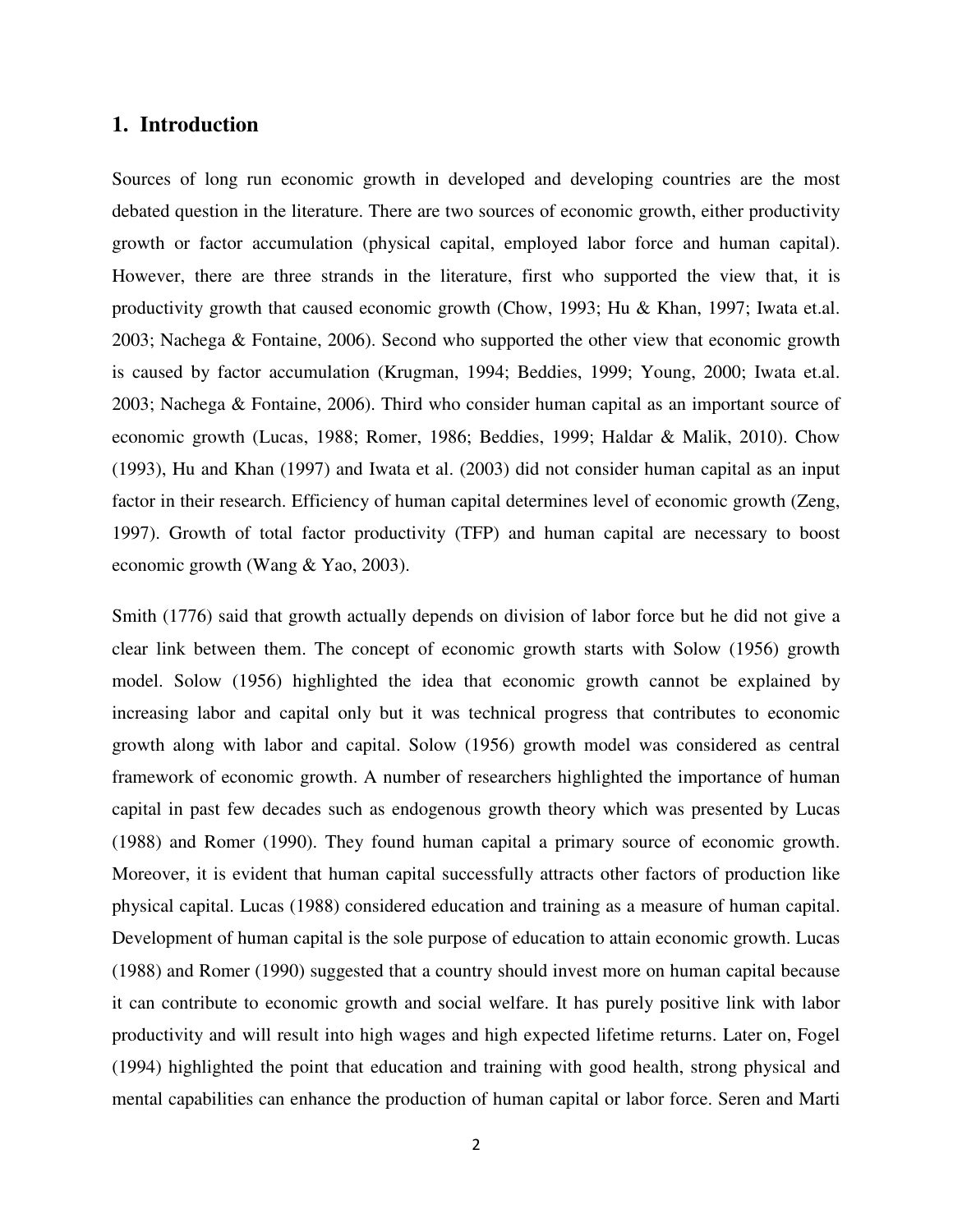(2013) suggest that in developing countries like Pakistan (where tax payers avoid taxes) with low nominal tax rate human capital did not contribute to economic growth but inversely.

In spite of the importance of human capital, still the most debated question is what are the key indicators which are considered as human capital? What should be the most appropriate proxies for human capital? These proxies are varying across researcher to researcher but they all focused on either mixture of education and health or separately to measure human capital. In the earlier literature, literacy rate is used by Romer (1990), to capture the impact of human capital and he found that it had positive link with growth. Mankiw, Romer, and Weil (1992) prefer enrollment in secondary school to measure human capital and they conclude that human capital can boost up the economy. Khan (2005) conducted a single country analysis by using gross secondary school enrollment, average years of schooling, and life expectancy as an indicator of human capital. Some studies used education and health expenditure to capture stock of human capital but all these proxies did not reflect true picture of available human capital stock. Conceptually, all these proxies were unable to measure the available stock of human capital adequately. Barro and Lee (1993) developed a proxy (educational attainment) for available human capital stock for 73 countries by using enrollment at different level of education. Wang and Yao (2003) used the same methodology but with different flow variables to develop a series for available stock of human capital in China.

Almost every developing country is suffering from two major issues; first how to attain economic growth and second how to sustain economic growth. Sustaining high growth rate is more difficult in developing countries. Pakistan economy was growing around 5% per year till 2008 but after that government was unable to sustain this growth rate due to failure of various policies including political instability. Growth rate was 8% in 2004-05 which was the highest level but now the million worth question is what government should do to catch that high level of growth and to sustain it? Many researchers in Pakistan focus on the importance of human capital by using different proxies to find its link with the economic growth. Abbas (2000) used enrollment at different level of education (i.e. primary, secondary and higher) as a stock of human capital (in comparative analysis between India and Pakistan) to analyze its effect on economic growth. He found that these proxies have positive impact on economic growth. Khan (2005) analyzed four different measure to capture stock of human capital i.e. literacy rates,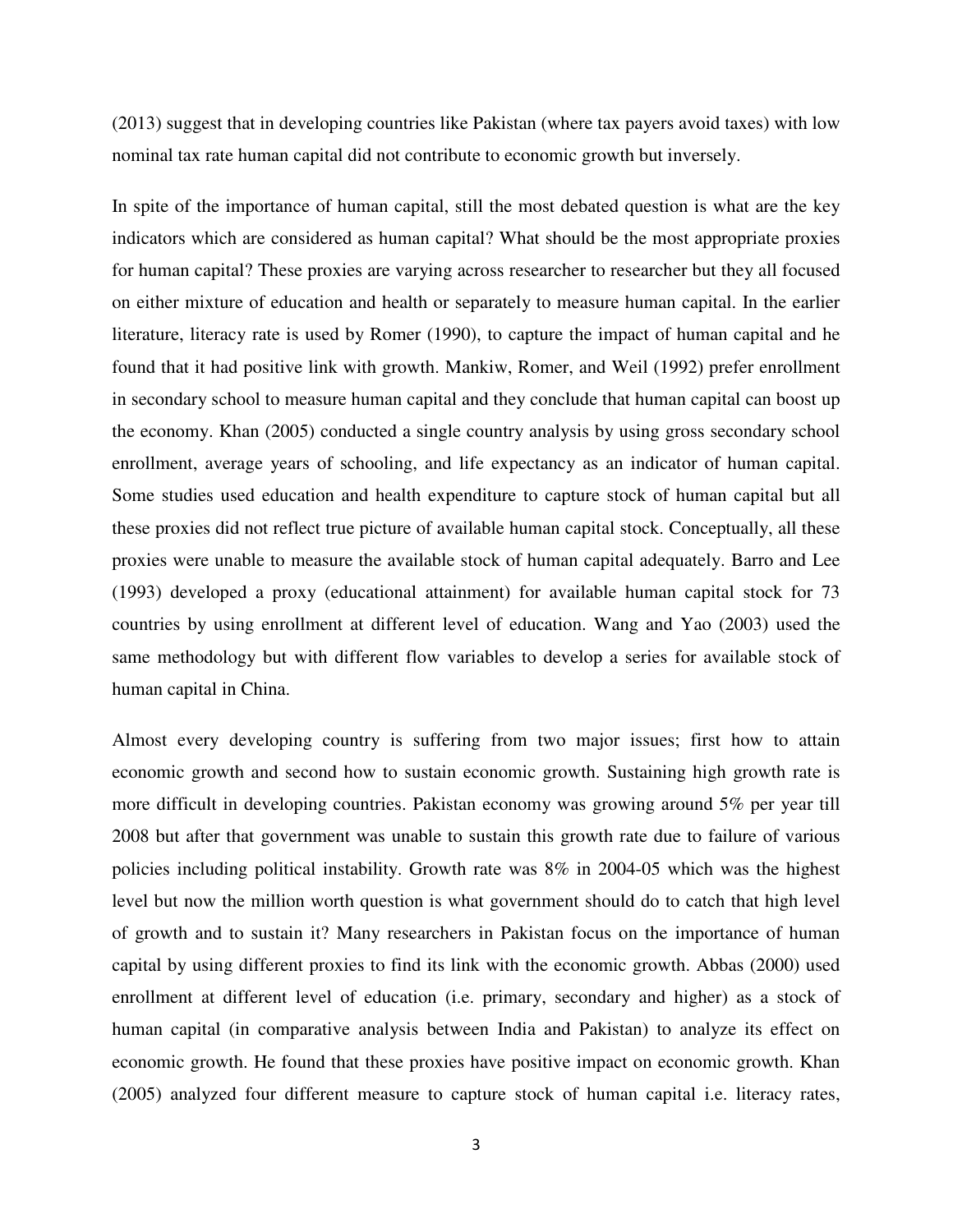average years of schooling, gross secondary school enrollment, and life expectancy. His finding supports the view of Fogel (1994) that high education and strong physical and mental health will result in a more productive work force, these active participants can increase total factor productivity, and help the country's production function to move outward. Ali et al. (2012) used traditional inputs incorporating human capital as education enrollment and expenditure on health under ordinary least square technique they concluded that human capital contribute to economic growth significantly. Qadri and Waheed (2014) developed a new series for human capital by using primary enrolment ratio and health indicator (expenditure on health) and conclude that this series is comparatively a better series than previously used, because earlier studies used health or education indicators separately in their analysis.

With reference to above literature there is a gap in the literature in context of relationship between factor accumulation and GDP per worker in Pakistan. Although this question is addressed in previous studies but no one address issues regarding the measure of human capital. They used directly measureable proxies (traditional measures) to measure human capital which do not reflect the true picture of human capital stock. Moreover, none of the researcher constructed series for human capital to capture available stock of human capital and real physical capital stock. Using direct measure is technically incorrect as they do not reflect the true stock of real physical capital stock and human capital stock. It is observed that initial studies used education as a measure of human capital in both cross country analysis and single country analysis. Recently, studies are focusing on education, training and health all together to measure human capital stock.

This study focuses on long run relationship between factor accumulation and economic growth under endogenous growth theory and ARDL framework for the time period 1973 to 2014 in Pakistan. Specific objectives of this study are: to develop a series for human capital to calculate stock of human capital, to develop a series for capital stock to calculate stock of real physical capital, to investigate the relationship between factor accumulation and economic growth.

This study challenges the notion of human capital. Conceptually, earlier proxies of human capital used by different researcher did not reflect the exact picture of the human capital stock in Pakistan. This study develops a human capital index for Pakistan by following the methodology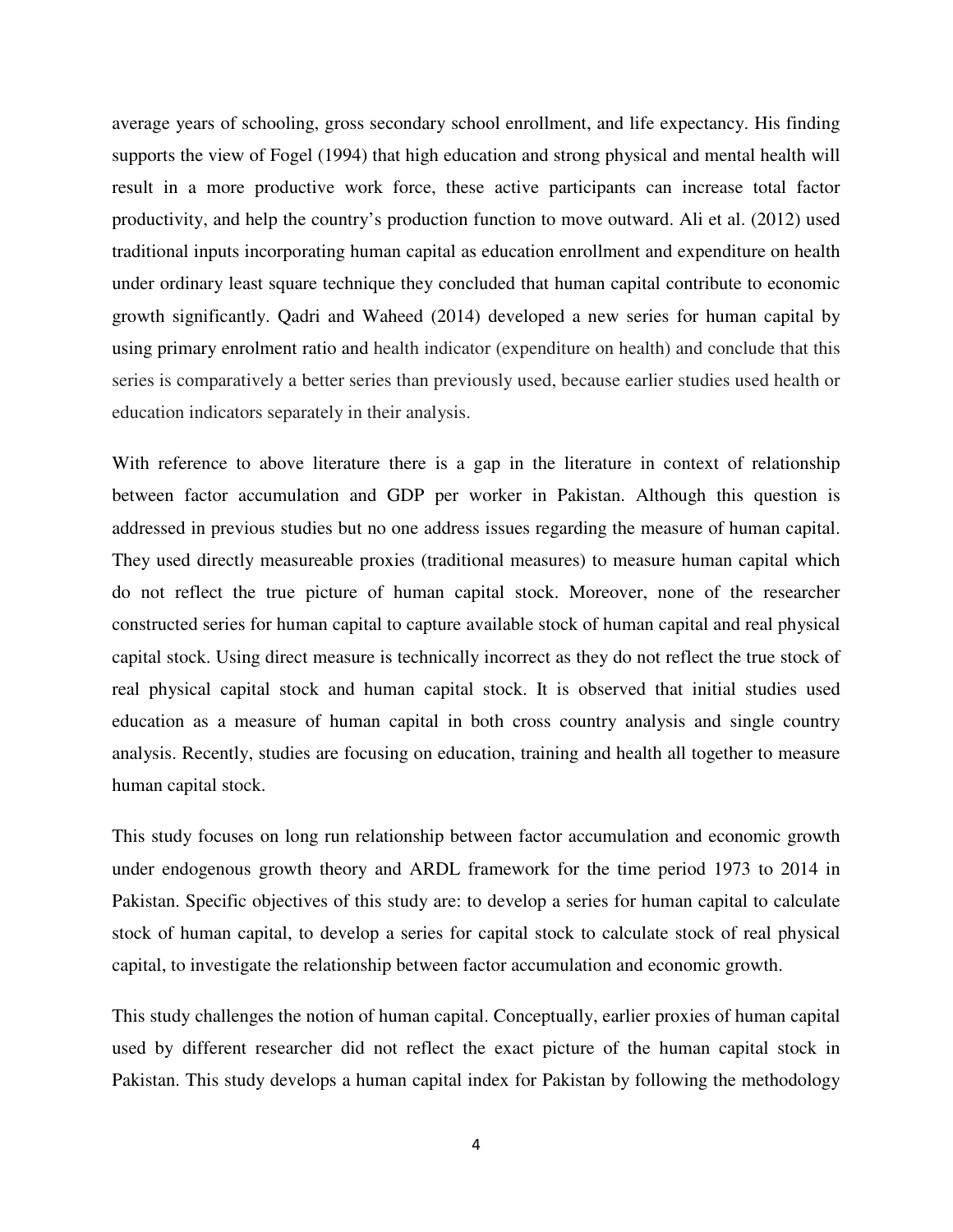of Wang and Yao (2003) and generates a series for human capital in Pakistan. The series for real capital is also generated unlike the previous studies that used gross fixed capital formation or gross domestic investment as proxy for physical capital stock. Results of the study may help the policy makers to design appropriate policies by considering human capital a growth accelerating factor.

#### **2. Literature Review**

Solow (1956) stated that economic growth is exogenously determined by technological progress. He emphasized on technological factor rather than human capital. The term human capital comes from the earlier work of Mincer (1958) and later in a study conducted by Schultz (1961). They highlighted the point that Solow (1956) ignored an important factor of production, which is human capital like other factor of production (physical capital and labor force). In their earlier work they conclude that investing on human capital can accelerate economic growth. Term 'Investing on human capital' means that investing on education, health and on training which ultimately generates active participant of production process. Active participants are more productive factor of productions that will increase productivity which will cause economic growth. Later on, endogenous growth theory again highlighted this point that human capital is the prime factor that significantly cause economic growth Lucas (1986), Romer (1988, 1990) and Rebelo (1991). However, measurement of human capital was not addressed properly in the literature. To address this issue various researcher used various measures for human capital (i.e. enrollments of various level of education, average years of schooling, share of education in GDP, literacy rate and all these measures end up with the conclusion that human capital is a primary source in growth process. There are two strands about the measure of human capital. First, macro economists consider education as measure of human capital. Second, micro economists measure human capital in terms of health because physically healthy worker is more active and productive. We can conclude that education and health are primarily measures of human capital.

During the last three decades, researcher focus on relationship of human capital formation and economic growth. Different studies empirically documented strong association between factor accumulation and GDP. Schultz (1961) and Becker (1962) analyzed augmented growth model with human capital and conclude that human capital plays significant role in growth process.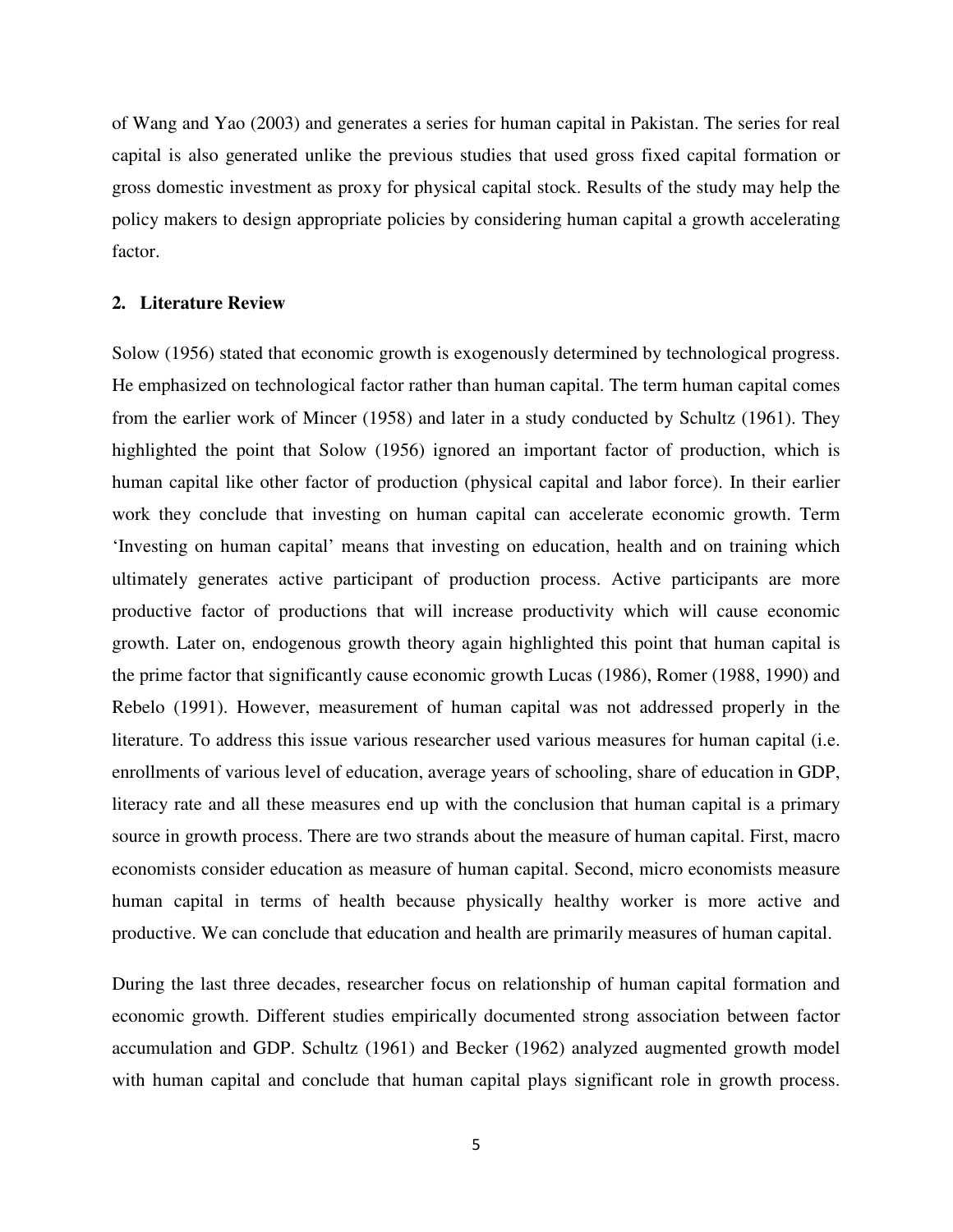Prior cross country studies, come up with the direct and significant link among human capital and GDP by considering enrollment ratio at different levels (Lucas, 1986; Romer, 1988; Barro, 1991; Kyriacou, 1991). Rosenzweig (1990) point out that growth in human capital is higher in developed countries than developing countries which lead to the differences in standard of living.

Mankiw et al. (1992) analyzed whether Solow growth model is consistent with the growth variation. They used panel data for 121 countries from 1960 to 1985 and traditional inputs incorporating human capital. They used OLS and their findings were strongly in favor of endogenous growth theory that human capital (adult population enrolled in secondary level between ages 12-17) is the primary source of economic development. Endogenous growth model explained 80% variations in income in different countries under consideration. Hu et al. (1997) investigated the sources of economic growth of China from 1952 to 1994 under growth accounting framework. They used Solow growth model with GDP, physical capital, labor force and productivity growth. They regress GDP on other variables under consideration and conclude that productivity growth contribute 40% to economic growth whereas physical capital is also a determinant of economic growth. Bils and Klenow (2000) analyzed the cointegration among human capital and growth. They considered high enrollment rate in schools as human capital and found that high enrollment rate in education can speed up the level of productivity and which will increase economic growth. They concluded that increasing the share of education in GDP will accelerate the productivity and GDP in the long run.

Abbas (2000, 2001) examined the impact of human capital on GDP (proxy for economic growth) in a cross country analysis - Pakistan and India (2000) and Pakistan and Sri Lanka (2001). He used standard growth accounting framework and endogenous growth theory. His findings support the endogenous growth theory that human capital played a significant role in the development of middle income countries. He concluded that high enrollment at different level of education (primary, secondary and higher) can produce more productive workforce by attaining knowledge and training. Seren et al. (2002) examined the relationship between human capital and GDP and effect of the level of income on human capital accumulation. Their analysis was on Spanish regions for the time period 1964 to 1999. They come up with the conclusion that human capital and growth of income are positively and significantly linked together, moreover increasing human capita can increase and sustain economic growth.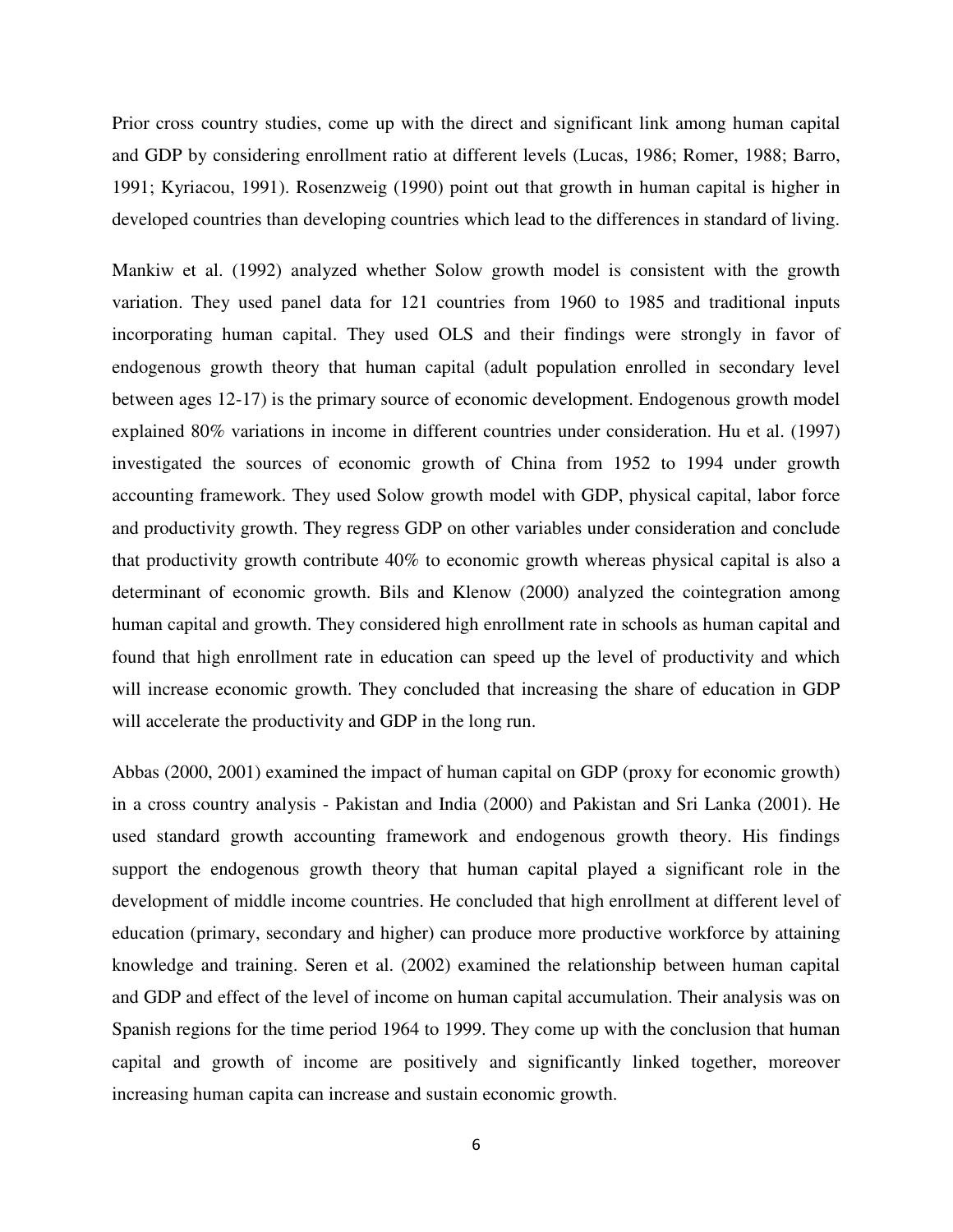Xiaoqing (2005) examine the relationship between share of GDP on physical capital and GDP. He used time series data from 1972 to 2002 and total investment in physical capital and health is taken into account other than traditional inputs as explanatory variables. He found that investment in physical capital and investment in health contribute to GDP of China for the selected time period. He concluded that a country should increase health and investment budget to put the country on the growth track. Mamuneas et al. (2006) analyzed the contribution of traditional inputs incorporating human capital in process of growth. They used panel data for 51 countries from 1971 to 1987. Under endogenous growth model and semi parametric methodology they used GDP as dependent variable and augmented human capital (augmented labor), capital stock, total factor productivity and technological change as explanatory variables. They conclude that in 12 high-income economies, the returns on human capital are equal, whereas the private return on human capital exceeds. Five low income economies shows same situation, while 14 out of the 16 middle income economies, return on human capital were less than the private rate of return on human capital.

Sequeira (2007) analyze the impact of human capital in research and development (R&D) activities. He used several measures of human capital i.e. composition of education into high tech and low tech education from 1970 to 2000. The study assumed that main inputs of research and development labs are scientist and engineer. He used standard increasing variety growth model, system equation approach and 2SLS estimation technique for the analysis and conclude that high tech human capital affects significantly and positively to R&D activities and accelerate growth. Haldar and Malik (2010) examine the impact of share of real physical capital and human capital stock on GNP (economic growth) under co-integration framework. They used time series data of India from 1960 to 2006 and used sum of share of education and health in GNP as proxy of human capital. Whereas, taking per capita GNP as dependent variable, education expenditure, health expenditure, infant survival rate, and life expectancy at birth and primary enrolment rate are the other variables of interest. Autoregressive distributed lag (ARDL) approach to cointegration is used which could not come up with the evidence of co-integration among the variables (physical capital and per capita GNP) whereas the human capital per capita GNP are co-integrated.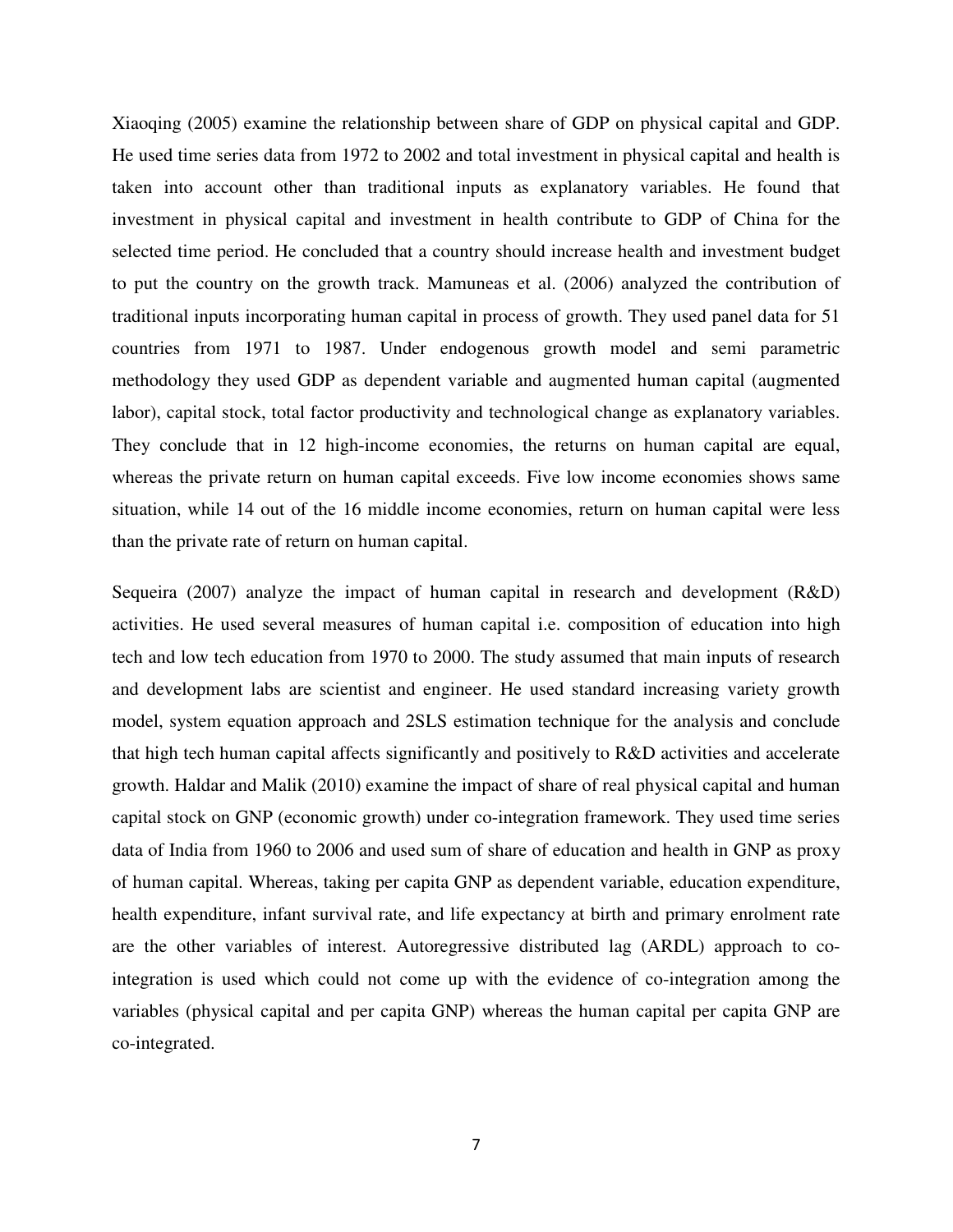Galor et al. (2010) aimed to develop a new model to observe changes in endogenous model by replacing physical capital with human capital. They considered human capital as prime factor of production which can sufficiently accelerate GDP of a country. They took output produced as dependent variable, and capital stock, human capital stock and technology shock as explanatory variables in the analysis. The conclusion of this study is consistent with the endogenous growth model that human capital is more important than physical capital for the growth of countries. Bottone et al. (2011) estimate the extent under which a better institution affect worker force productivity by addressing measure of human capital. They used panel data from 1996 to 2006 of 11 European countries. They used some new measures of human capital (i.e. education, work experience & training) and governance indicator proxy for quality of institution, proxy for quality of worker force is percentage of working age population. Results of this study conclude that institutions affect the quality of labor force and individual will get additional knowledge when this additional knowledge will let him to improve his social life where he lives.

Ali et al. (2012) analyze the effect of human capital formation on GDP. He used time series data of Pakistan from 1972 to 2011 with traditional inputs including human capital (proxy by education enrollment and health measure) and physical capital, investment growth rate as independent variables while GDP is dependent variable. Using OLS they conclude that human capital and physical capital have positive influence on GDP, whereas on the other hand growth rate of investment was not found growth friendly. Asma et.al (2012) investigated the link between human capital and GDP and used time series data for Pakistan from 1974 to 2009. They used two proxies for human capital individually i.e. health and education. Johansen cointegration technique is used for co-integration and long run and short run parameters are estimated by VECM specification. They found that both the proxies of human capital are cointegrated with the GDP and conclude that although Pakistan is spending less on education and health but still it is growth friendly for Pakistan.

Gitto et al. (2013) aimed to observe the relationship between changes in labor productivity and factor accumulation including technological advancement. They used panel data for different regions of Italy from 1980 to 2006. They reveal several conclusion i.e. difference in the accumulation of capital stock in Italian regions is the primary reason for the difference in the growth of the region, human capital comes out to be growth friendly in the Italian regions under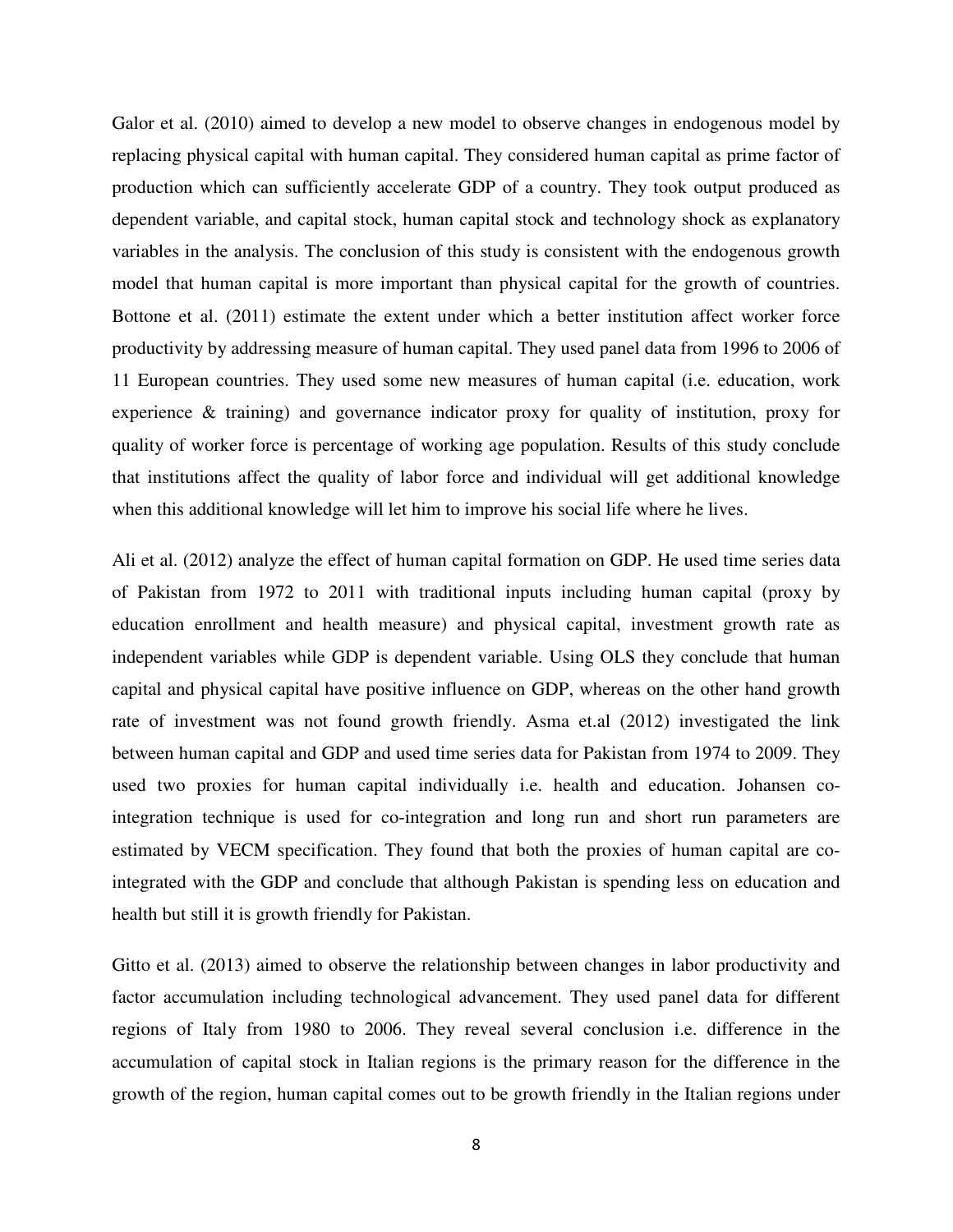consideration, high income region have more technological progress. Savy et al. (2013) investigated the contribution of human capital in growth process for 22 African countries from 1970 to 2000. The study divided the time period from 1970 to 2000 period into six intervals. They followed neoclassical growth model developed by Islam (1995) as the basic framework. They conclude that decreasing return to human capital generate a positive and significant impact on GDP of African countries. Qadri and Waheed (2014) aimed to examine the impact of human capital on economic development. They used time series data for Pakistan from 1978 to 2007 and GDP as dependent variable, whereas, gross domestic investment (capital stock), labor force or employment (labor input) and human capital (developed by adjusting health expenditure and primary level enrollment) as explanatory variables. They found that proxy for human capital highly co-integrated and significant influencing economic growth positively.

After reviewing the theoretical and empirical literature, we can observe that in both cases, single country analysis or cross country analysis all the studies are consistent with the endogenous growth theory that human capital plays an important part in growth process. While all the studies used several measures to capture human capital and found positive link with the GDP of the country. Initial literature on human capital (endogenous growth theory) used education enrollment ratio, some other education related measure to calculate human capital in both cross country analysis and single country analysis. But over time studies start to focus on education incorporating health to reflect stock of human capital. There exists a gap in the context of measure of human capital with more recent measure of human capital stock. This study is a bridge to cover this gap by estimating long run relationship between human capital stock and economic growth.

# **3. Model, Methodology and Data**

This study uses augmented Cobb Douglas production function of Mankiw et al. (1992) to check the long run relationship between factor accumulation and GDP per worker. The properties of time series data are evaluated using Augmented Dickey-Fuller (ADF) and Phillips-Perron (PP) unit root tests. Moreover, autoregressive distributive lag (ARDL) bound test is used to observe cointegration among variable (factor accumulation).

#### **3.1 The Model**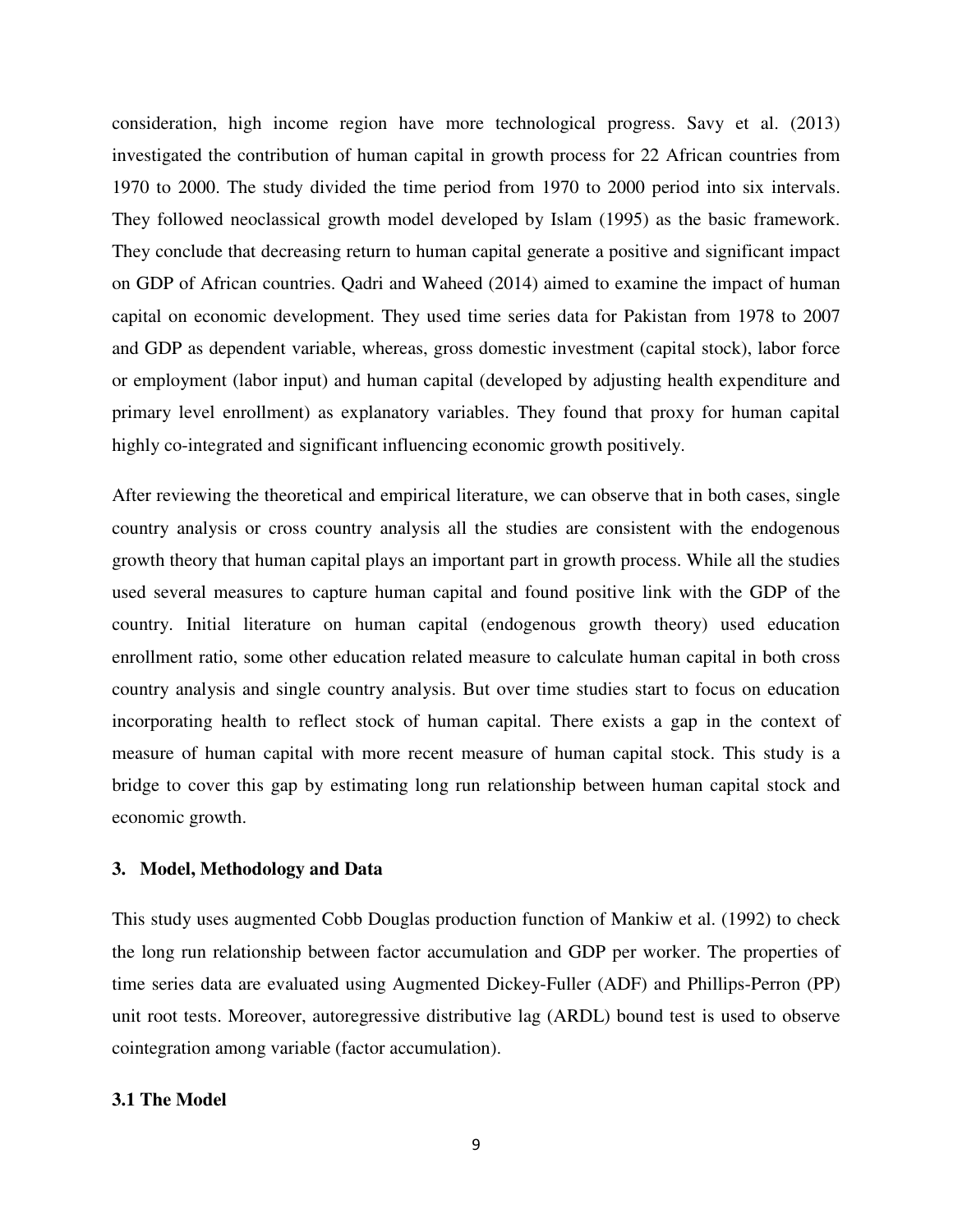Empirical relationship between measures of human capital and GDP per worker is investigated by using Mankiw, Romer, and Weil (1992) version of human capital augmented Cobb Douglas production function.

$$
GDP_t = A_t K_t^{\alpha} (L_t H_t)^{\beta}
$$
\n(3.1)

Where,  $GDP_t$  represents real GDP and  $K_t$ ,  $A_t$ ,  $L_t$ ,  $H_t$  shows available real physical capital stock, total factor productivity, employed labor (ages 15-64) and available human capital stock respectively. L<sub>t</sub>H<sub>t</sub> is effective labor which is an active participant of the production process.  $\alpha$ and  $\beta$  are elasticities of physical capital and effective labor. It is assumed that  $\alpha+\beta=1$  which means constant return to scale in these two production factors.

Divide equation (3.1) with employed labor force to transform into per worker form as follow:

GDPt/L<sup>t</sup> = [A<sup>t</sup> K<sup>t</sup> α (LtH<sup>t</sup> β )]/ L<sup>t</sup> GDPt/L<sup>t</sup> = [A<sup>t</sup> K<sup>t</sup> α (LtHt) β ]/(L<sup>t</sup> β . L<sup>t</sup> α ) [α+β=1] GDPt/L<sup>t</sup> = A<sup>t</sup> [(Kt )/Lt ] α [(LtHt )/Lt ] β GDPt/L<sup>t</sup> = A<sup>t</sup> (Kt/Lt ) <sup>α</sup>(Ht ) β (3.2)

Taking log of equation (3.2) and we get

$$
Ln (GDPt/Lt) = LnAt + αLn (Kt/Lt) + βLn (Ht)
$$
\n(3.3)

Where,  $(GDP_t/L_t)$  shows GDP per worker,  $(K_t/L_t)$  shows real capital stock per worker,  $H_t$  shows average year of schooling as a proxy for human capital. We can also write this model as:

$$
gdp_t = a_t + \alpha(k_t) + \beta(h_t)
$$
\n(3.4)

Hence, the basic econometric model is:

$$
gdp_t = a_t + \alpha(k_t) + \beta(h_t) + u_t
$$
\n(3.5)

Where, gdp<sub>t</sub> is real GDP per worker,  $a_t$  is total factor productivity,  $k_t$  is real physical capital stock per worker,  $h_t$  is human capital stock, and  $u_t$  is error term which captures unexplained variations.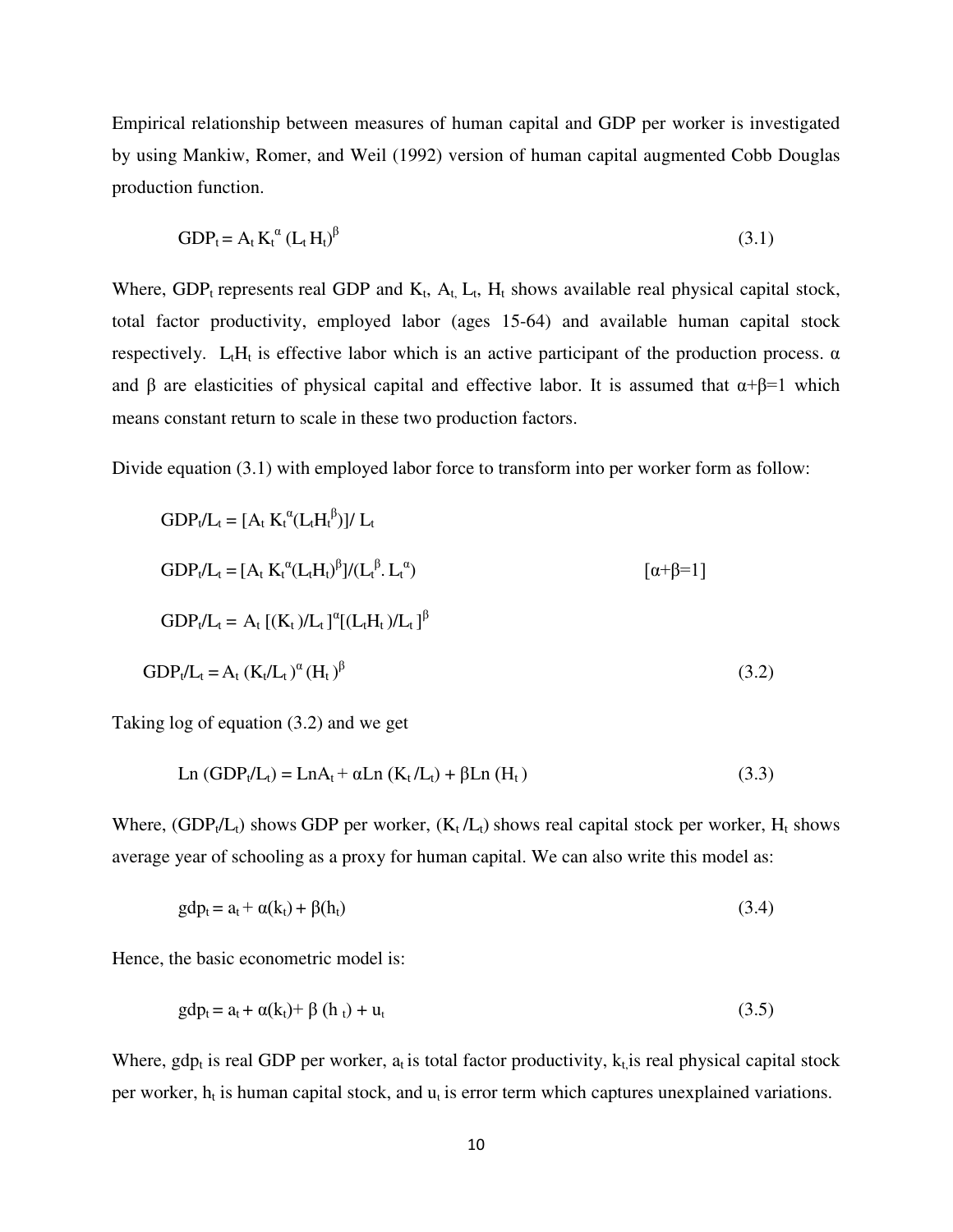#### **3.2 Methodology**

The study deals with the time series data which need special attention otherwise it will lead towards misleading results and policy implications. In order to avoid the problem of unit root (non-stationary), the study used ADF and PP tests.

#### **3.3 Test of Stationarity.**

#### **3.3.1 Augmented Dickey Fuller Test.**

Time series data is very sensitive to unit root test because if the series under consideration have unit root then it may yield invalid results and misleading conclusions. Dickey and Fuller (1979) presented Dickey-Fuller unit root test in which they assume that the error term is uncorrelated. But what if the error term are correlated, in order to address this problem Dickey-Fuller presented augmented Dickey-Fuller unit root test in which they augmented their previous test of unit root by adding lag of the dependent variable on the right hand side.

#### **3.3.2 Phillips-Perron (PP) Unit Root Test**

In ADF unit root test the problem of serial correlation is encountered by adding lag of the regressand on the right hand side. Phillips and Perron (1988) encounter this problem by using nonparametric statistical methods without adding the lag of the dependent variable.

#### **3.4 Autoregressive Distributive Lag (ARDL) Model**

There are various techniques that were used bluntly to check the co-integration between the variables (Engle-Granger, 1987; Johansen & Juselius, 1990; Johansen, 1995) but all these technique require that the variable are integrated of same order. Moreover, if the data sample is small then these traditional cointegration techniques are not reliable. However, to avoid these problems, when the variables are mixture of  $I(0)$  and  $I(1)$  then there is another technique of cointegration introduced by Pesaran, Shin and Smith (2001) which is known as "Autoregressive Distributive Lag". There are two assumptions of ARDL bound testing approach to cointegration i.e. regressand should be of order  $I(1)$  and none of the variable is of order  $I(2)$ . Violation of these assumptions will give invalid F-statistics as bounds testing approach is based on the assumption that the variables are of order I(0) and I(1) (PSS, 2001). Since, ARDL bounds testing is applied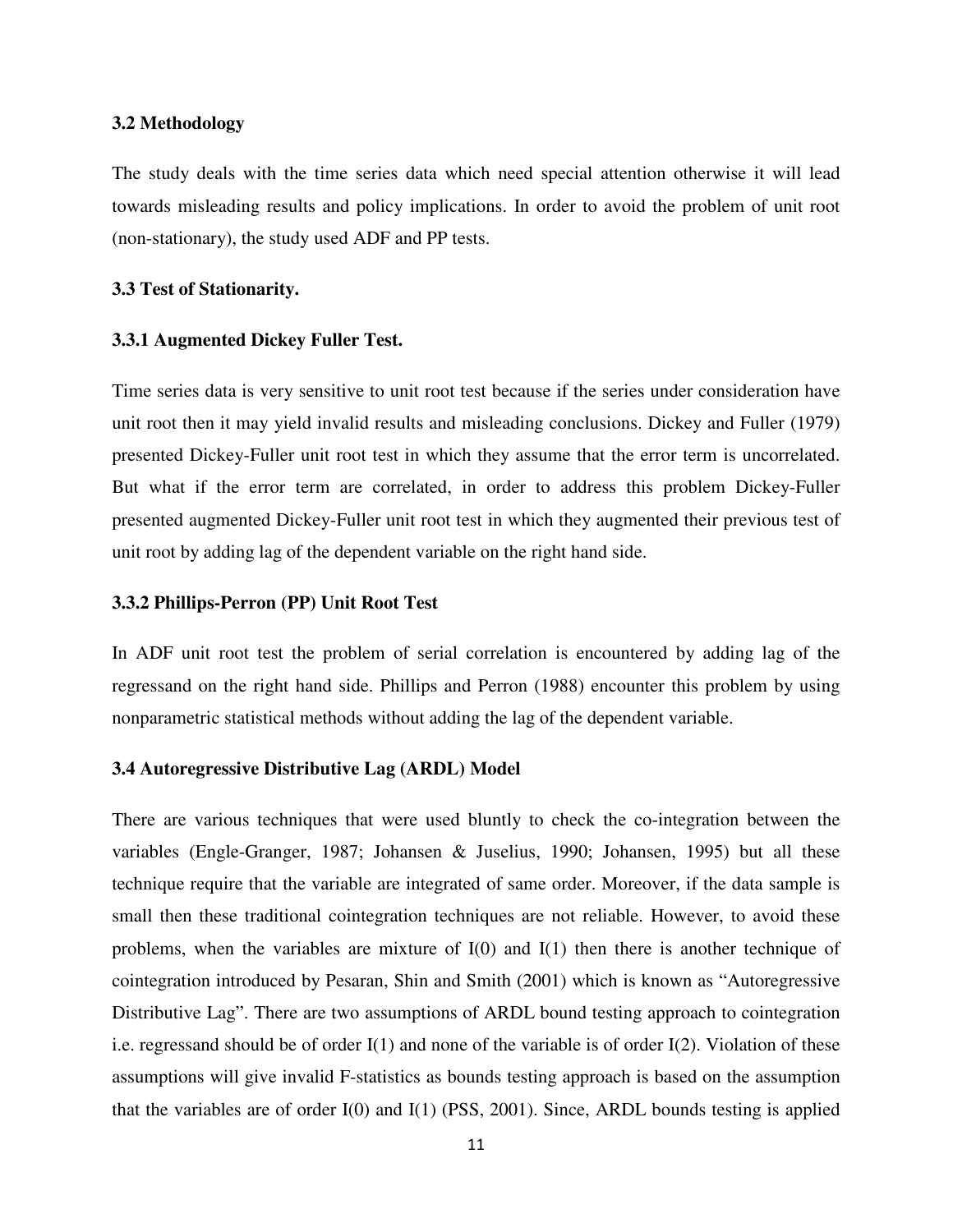on mixture of variables integrated of order I(0) and I(1). ARDL bounds testing approach is better than other techniques due to following reasons: firstly, this technique does not require pre testing of the variables i.e. regressors are purely  $I(0)$  or  $I(1)$  or mutually integrated, secondly, ARDL bounds testing approach gives information of the structural breaks in the series, thirdly, Error Correction Model (ECM) is derived from ARDL by a simple linear transformation and error correction term (ECT) integrate short run adjustments with long run without losing the long run information, finally, it gives more accurate result than usual integration techniques because in the presence of mixture of I(0) and I(1) standard co-integration techniques yield unstable results (Ahmed, 2008).

Specification of ARDL model:

$$
\Delta Log Y_t = \lambda_0 + \sum \alpha_i \Delta log Y_{t-i} + \sum \beta_i \Delta log HC_{t-i} + \sum \gamma_i \Delta log K_{t-i} + \sum \varphi_1 log Y_{t-1} + \sum \varphi_2 log HC_{t-1} + \sum \varphi_3 log K_{t-1} + e_t
$$
\n(3.6)

This is the dynamic linear equilibrium model. Where, on the right hand side the terms with  $\Delta$ shows the first difference of the lagged variables.  $\alpha$ ,  $\beta$ , and  $\gamma$  are representing the short run dynamics and  $φ_1$ ,  $φ_2$ , and  $φ_3$  are long run coefficient which shows marginal change in dependent variable due to change in explanatory variables. In order to test the cointegration, the following null hypothesis is tested:

H<sub>0</sub>: 
$$
\varphi_1 = \varphi_2 = \varphi_3 = 0
$$
 (There is no cointegration)  
H<sub>1</sub>:  $\varphi_1 \neq \varphi_2 \neq \varphi_3 \neq 0$ 

F-statistics are compared with the upper bounds and lower bounds, if the value of F-statistics falls outside the upper bound than one can conclude that there is cointegration exist among the variable by rejecting the null hypothesis and if the value of F-statistics falls below the lower bounds than we cannot reject the null hypothesis. However, if the value of F-statistics falls between the lower and upper bounds then the results will be inconclusive.

#### **3.5 Diagnostics Tests**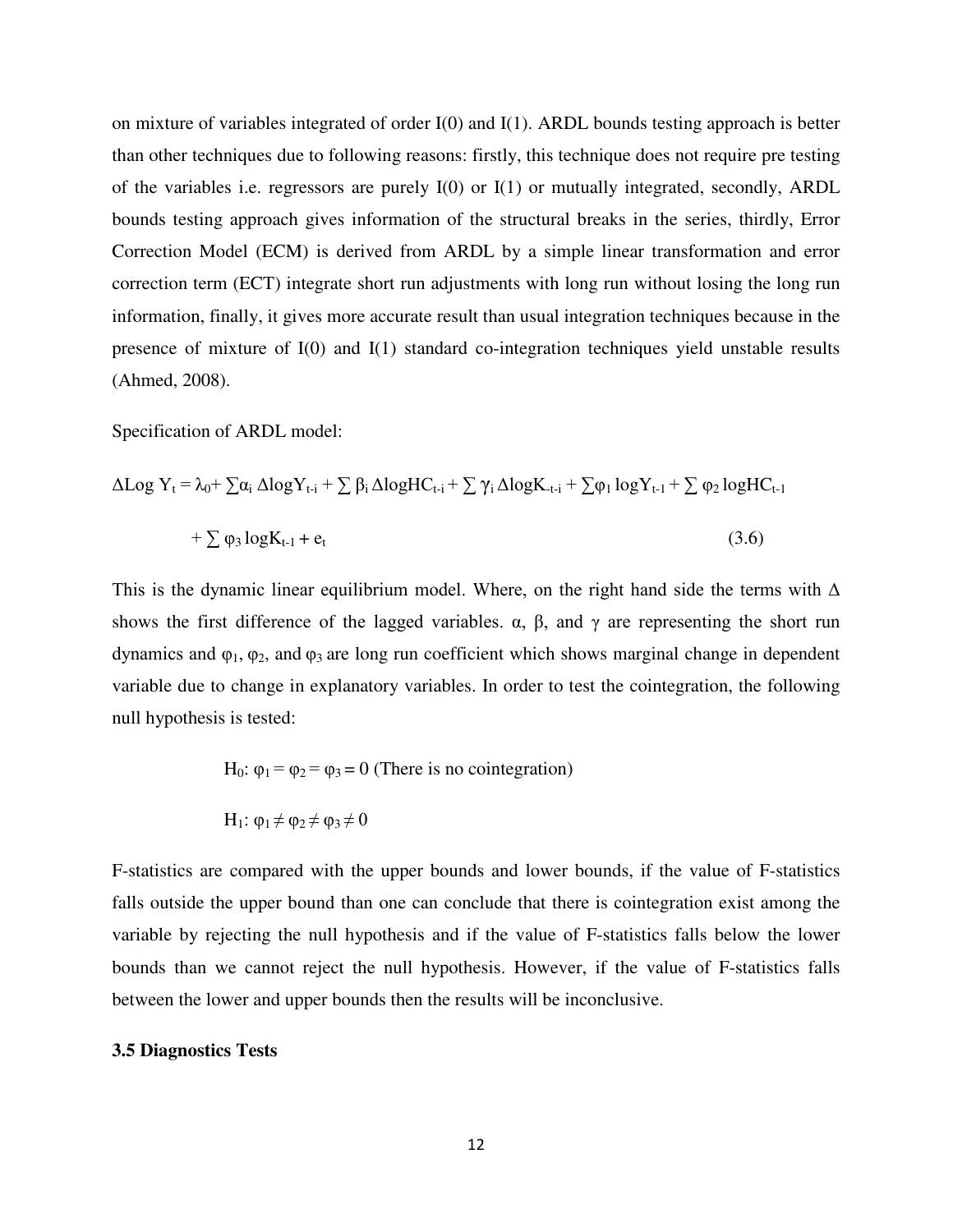The strength of the model is tested by conducting diagnostics tests. Breusch-Ggodfrey test is to check the residuals for serial correlation, Breusch-Pagan test for heteroscedasticity, and Reset Specification test for functional misspecification. Moreover, the stability of the parameters of long run and short run is tested by CUMSUM and CUSUMSQ test.

#### **3.6 Construction of Variables**

In earlier studies capital stock and human capital stock series are used from secondary source e.g. literacy rate, enrollment ratio, education expenditure, primary and secondary level enrollment ratio are various proxies that were used as human capital but all these proxies do not capture the true stock of human capital. However, theses proxies lead to misleading conclusions. Barro and Lee (1993), and Wang and Yao (2001) address this issue and generated a series in order to capture available human capital stock. However, gross domestic investment, gross fixed capital formation was taken as a proxy to measure real capital stock which does not reflect the true stock of physical capital stock. We have constructed both the series in order to capture stock of both human capital and physical capital.

#### **3.6.1 Construction of Real Capital Stock**

In order to construct real capital stock using gross fixed capital formation average rate of depreciation is supposed 5% (Siddiqui, 2004). Real capital stock series is calculated by following formula:

$$
K_t = (1 - \mu) K_{t-1} + I_t
$$
\n(3.7)

Where,  $K_t$  is real capital stock in time t,  $\mu$  is rate of depreciation,  $I_t$  is gross fixed capital formation in year t.

In equation (3.7) ' $\mu$ ' is rate of depreciation and assumed to be constant. While, initial capital stock is calculated using following formula calculated by Schclarek (2004)

$$
K_0 = [I_{t-1}/(\mu + AGI)] \tag{3.8}
$$

Where,  $I_{t-1}$  is Gross figed capital formation in previous year t-1, AGI is average growth rate of  $I_t$ .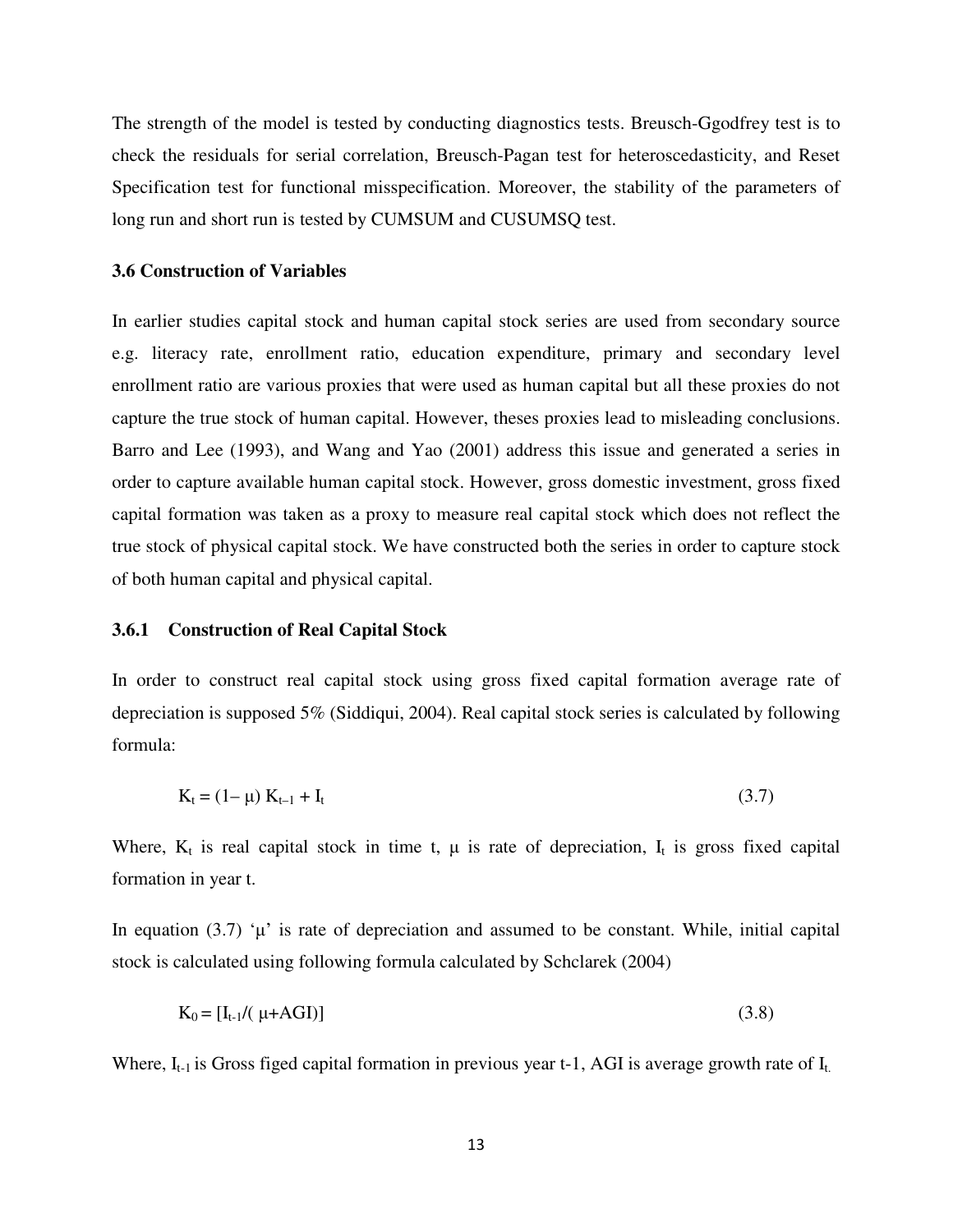Stock of real physical capital is calculated by using equation (3.7) which is relatively better measure than the previously used.

#### **3.6.2 Construction of Human Capital Index**

Wang and Yao (2001) used perpetual inventory method to calculate human capital stock for China. This study follows Wang and Yao (2001) methodology by considering annual number of graduates as a flow variable that is added to existing human capital stock. According to Barro and Lee (1993) number of graduates reflect more accurate image about the addition of new stock to the existing human capital stock than the gross or net enrollment ratios used by Lucas (1986), Romer (1990), Abbas (2000), and Khan (2005). In the construction of human capital stock, we take account annual number of graduates and duration of each level of schooling. Using education enrollments, we calculate average years of schooling for five categories: primary, middle, secondary, college and university and the duration for these categories is assumed to be 5, 8, 10, 12, and 16 respectively. Attainment for primary level education is calculated by using the formula given below:

$$
H_{1,t} = (1 - \gamma)H_{1,t-1} + (Pri_t - Mid_{t+3})
$$
\n(3.9)

Where,  $\gamma$  is mortality rate, H<sub>1,t</sub> is attainment of primary level education, Pri<sub>t</sub> is enrollment of primary level and  $Mid_t$  is enrolment of middle level. However, calculating attainment, duration of each level of education is also taken into consideration e.g. if Pri<sub>t</sub> is 1980, then Mid<sub>t+3</sub> is 1983, because duration of middle level education is three years.

Similarly, attainment for middle level education is calculated by using the formula given below:

$$
H_{2,t} = (1 - \gamma)H_{2,t-1} + (Mid_t - Sec_{t+2})
$$
\n(3.10)

Where,  $H_{2,t}$  is attainment of middle level education, and  $Sec_t$  is enrolment of high school education. As the high school education is of two years (IX-X) that's why we subtract  $Sec_{t+2}$ from current middle enrollment Mid<sub>t</sub> to get attainment for middle level e.g. if Mid<sub>t</sub> is 1980 than  $Sec_{t+2}$  is 1982.

Attainment for secondary level education is calculated by using the formula given below: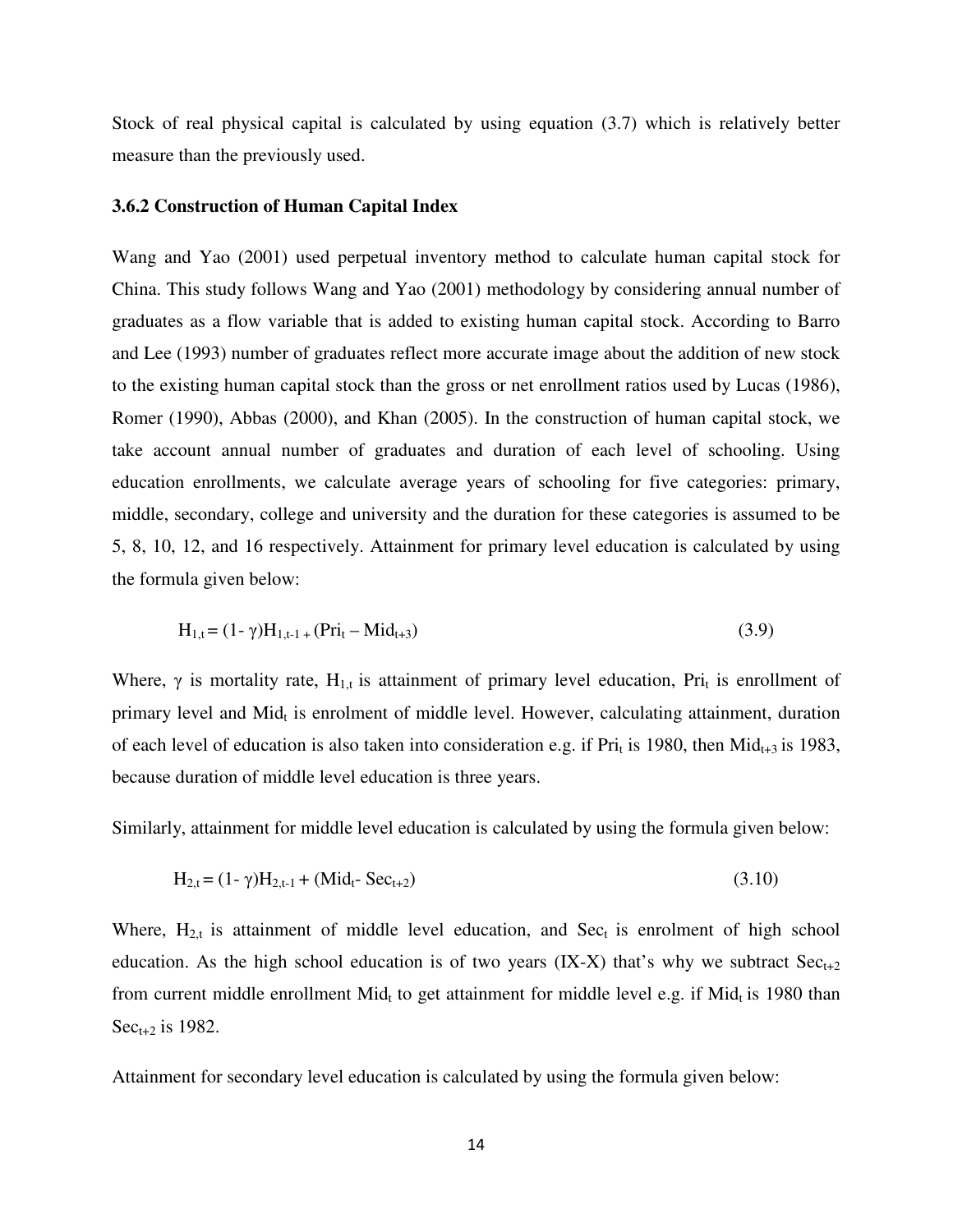$$
H_{3,t} = (1 - \gamma)H_{3,t-1} + (Sec_t - Coll_{t+2})
$$
\n(3.11)

Where,  $H_{3,t}$  is attainment of secondary level education, and Coll<sub>t</sub> is enrolment of colleges. As the college level education is of two years (XI-XII) that's why we subtract  $Coll_{t+2}$  from Sec<sub>t</sub> to get attainment for secondary level e.g. if Sec<sub>t</sub> is 1980 than  $Coll_{t+2}$  is 1982.

Attainment for colleges is calculated by using the formula given below:

$$
H_{4,t} = (1 - \gamma)H_{4,t-1} + (Coll_t - Uni_{t+2})
$$
\n(3.12)

Where,  $H_{4,t}$  is attainment of college level education, and Uni<sub>t</sub> is enrolment of universities. As the university level education is comprises on two years of bachelor degree and two years of master degree. Thus we take mean of university level education i.e.  $Uni_{t+2}$ .

Attainment for university level education is calculated by using the formula given below:

$$
H_{5,t} = (1 - \gamma)H_{5,t-1} + Uni_t
$$
\n(3.13)

Where,  $H_{5,t}$  is attainment of university.  $H_{it}$  represents the annual number of graduates with high education level j by the person. If a person did not complete his  $J<sup>th</sup>$  level of education then he/she will be consider being completed his lower level of education which is  $(i-1)$ . Using above formulas and educational enrollment of Pakistan we can generate the series of educational attainment and define human capital index for Pakistan as:

$$
H_t = (8H_{2,t} + 10H_{3,t} + 12H_{4,t} + 16H_{5,t})/Pop_t
$$
\n(3.14)

Average year of schooling is calculated by excluding attainment of primary level because it calculates the average year of schooling for the population group between ages (15-64) which does not include the population enrolled in primary level. There will be a technical error if it includes attainment of primary level education but did not include population of that age group. In order to avoid this error an alternative series for human capital is calculated which measures average year of schooling by including attainment of primary level education and represents the average year of schooling of total population.

$$
H_t = (5H_{1,t} + 8H_{2,t} + 10H_{3,t} + 12H_{4,t} + 16H_{5,t})/Total Population
$$
 (3.15)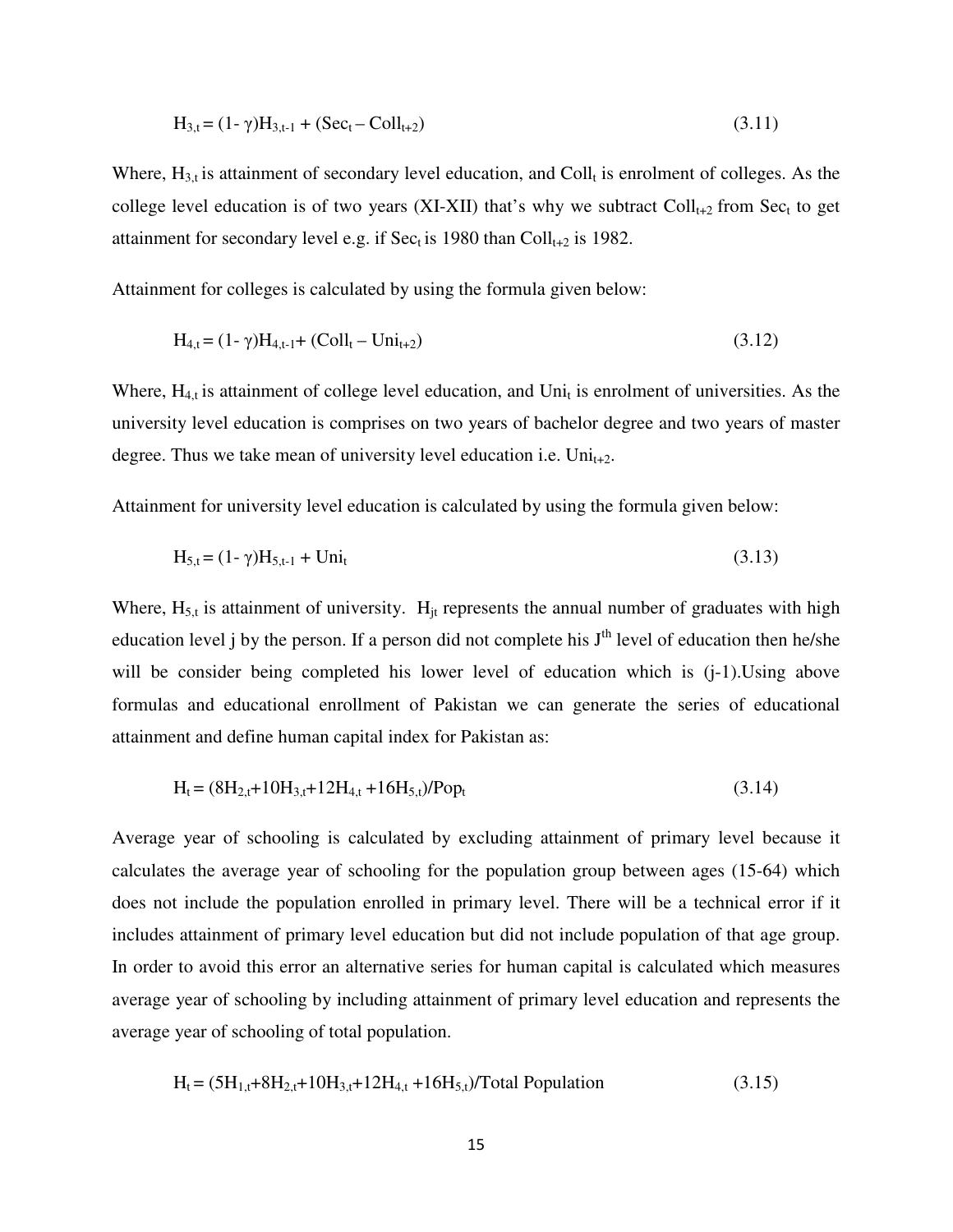## **3.7 Data**

The study used time series data for Pakistan from 1973 to 2014 at annual frequency. Data for employed labor force is collected from Handbook of Statistics (2010) and Pakistan Economic Survey (various issues). Fixed capital formation is collected from Handbook of Statistics (2010) and Pakistan Economic Survey (various issues). Real GDP is collected from Pakistan Economic Survey (various issues). Enrollment at different level of education i.e. primary, middle, secondary, colleges and universities is taken from Handbook of Statistics (2010) and Pakistan Economic Survey (various issues). Mortality rate and population between ages 15-65 is calculated by using World Development Indicator (WDI) data.

## **4**. **Results**

#### **4.1 Unit Root Tests**

ADF and PP unit root tests are most widely used tests for checking the unit root of the time series. These unit root tests are conducted to verify that our data series are not violating the assumptions of ARDL bound testing approach that none of the variable is I(2). The results of the unit root tests show that explanatory variables (human capital and real physical capital stock) are integrated of order I(0), while dependent variable is I(1). Results of the ADF test are verified by Phillips-Perron unit root test and given in table 4.1.

| Variables | <b>Augmented Dicky Fuller</b> |                         | Phillip-Perron          |                         | Order of Integration |           |
|-----------|-------------------------------|-------------------------|-------------------------|-------------------------|----------------------|-----------|
|           | At Level                      | At $1st$<br>Difference  | At Level                | At $1st$<br>Difference  | ADF                  | <b>PP</b> |
| $Ln$ GDP  | $-1.218480$<br>[0.6574]       | $-6.321608$<br>[0.0000] | $-1.457865$<br>[0.5446] | $-6.323023$<br>[0.0000] | I(1)                 | I(1)      |
| $Ln$ $HC$ | $-17.11752$<br>[0.0000]       |                         | $-9.573877$<br>[0.0000] |                         | I(0)                 | I(0)      |
| Ln HC1    | $-3.053777**$<br>[0.0387]     |                         | $-13.70448$<br>[0.0000] |                         | I(0)                 | I(0)      |
| Ln K      | $-11.62674$<br>[0.0000]       |                         | $-9.608948$<br>[0.0000] |                         | I(0)                 | I(0)      |

*Table 4.1 Results of ADF and PP Unit Root Tests*

**4.3 Bound Test for Co-integration**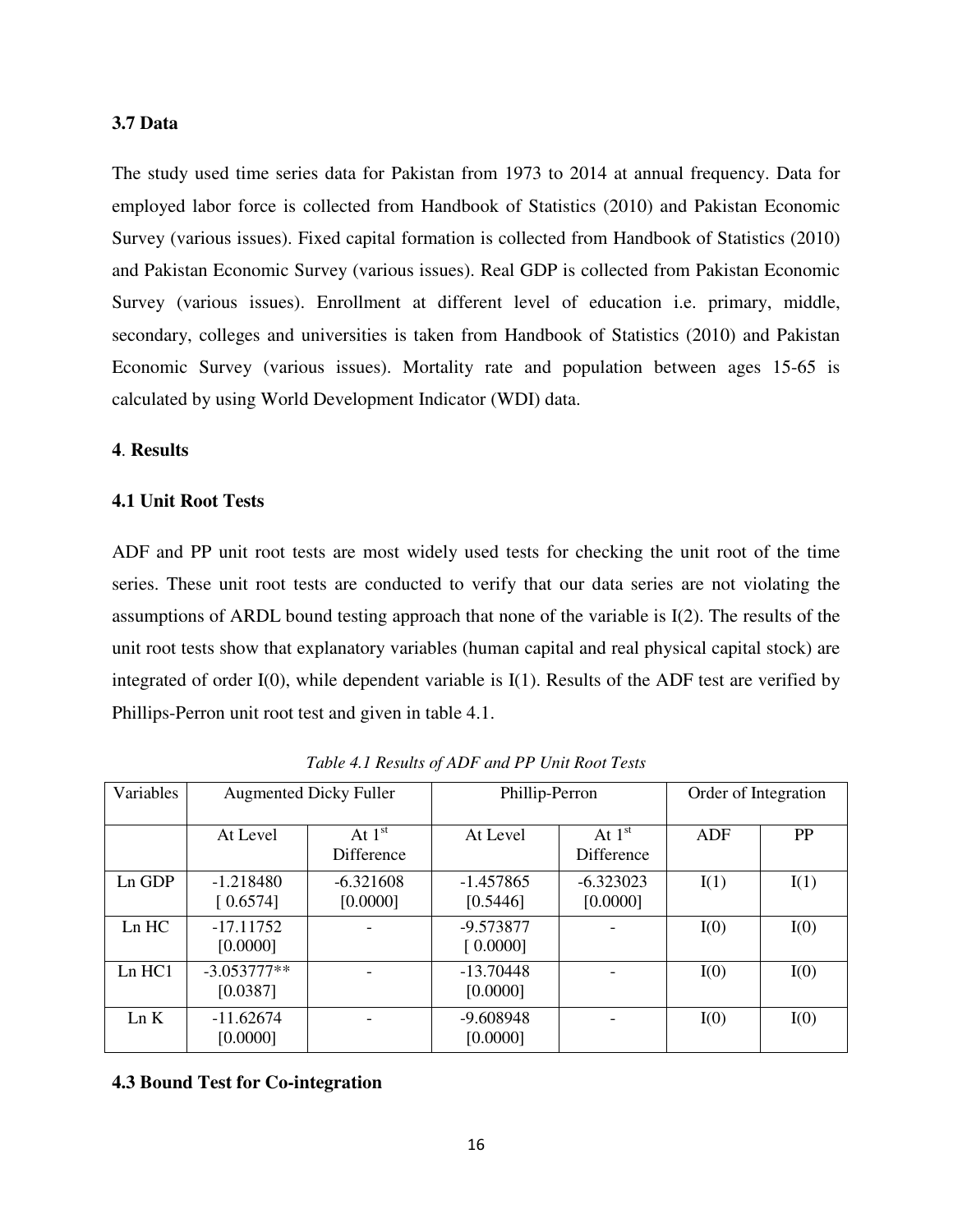After conducting unit root test, bound test to co-integration is applied. For this purpose unrestricted ECM model is constructed. Specification of unrestricted ECM model is as follow:

$$
\Delta Log Y_t = \lambda_0 + \sum \alpha_i \Delta log Y_{t-i} + \sum \beta_i \Delta log HC_{t-i} + \sum \gamma_i \Delta log K_{t-i} + \sum \varphi_1 log Y_{t-1} + \sum \varphi_2 log HC_{t-1} + \sum \varphi_3 log K_{t-1} + e_t
$$
\n(4.1)

To test the co-integration, the following null hypothesis is tested (i.e. coefficients of the lagged variables are equal to zero).

H<sub>0</sub>:  $\varphi_1 = \varphi_2 = \varphi_3 = 0$  (There is no co-integration)

$$
H_1\text{: }\phi_1\!\neq\!\phi_2\!\neq\!\phi_3\!\neq\!0
$$

Table 4.2 reports the results of unrestricted ECM model.

| Dependent Variable: ALGDP |             |             |        |  |  |
|---------------------------|-------------|-------------|--------|--|--|
| Variable                  | Coefficient | t-Statistic | Prob.* |  |  |
| $\triangle LGDP(-1)$      | 0.61105     | 11.8824     | 0.0000 |  |  |
| $\triangle LHC$           | 0.15904     | 4.36796     | 0.0001 |  |  |
| $\Delta$ LK               | 0.83327     | 8.45066     | 0.0000 |  |  |
| $\Delta L K(-1)$          | $-0.73597$  | $-8.61671$  | 0.0000 |  |  |
| $\mathcal{C}$             | 3.10365     | 4.33849     | 0.0001 |  |  |
| R-squared                 | 0.995665    |             |        |  |  |
| F-statistic               | 2066.920    |             |        |  |  |

*Table 4.2 Unrestricted ECM Model Estimation* 

To check for co-integration bound test is applied using (1,0,1) model specification (lag selection according to SIC). After applying bound test F-statistics is computed and compared with the upper bounds and lower bounds values (5% level of significance) as suggested by Pesaran (2001). Observing F-statistics (table 4.3) one can see that its value is 31.41 which falls above the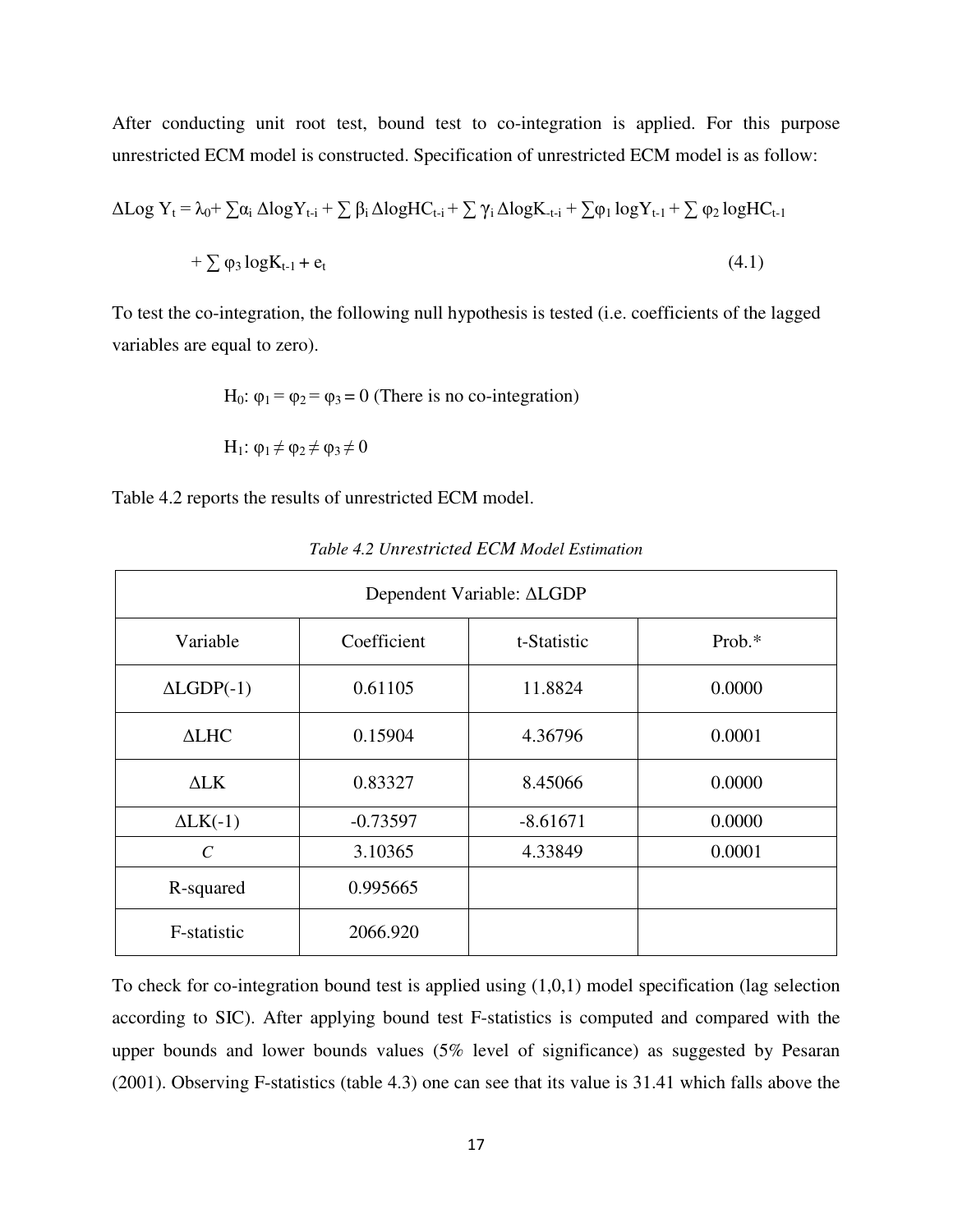upper bounds at 1% level of significance (6.36). So, we can reject the null hypothesis of no cointegration. We find evidence of strong co-integration that there exist long run equilibrium between the variables. Results of the bound test are reported in table 4.3.

| <b>Test Statistic</b> | Value                        | $\mathbf k$    |  |  |  |  |
|-----------------------|------------------------------|----------------|--|--|--|--|
| F-statistic           | 31.41488                     | $\overline{2}$ |  |  |  |  |
|                       | <b>Critical Value Bounds</b> |                |  |  |  |  |
| Significance          | I0 Bound                     | I1 Bound       |  |  |  |  |
| 10%<br>3.17           |                              | 4.14           |  |  |  |  |
| 5%                    | 3.79                         | 4.85           |  |  |  |  |
| 2.5%<br>4.41          |                              | 5.52           |  |  |  |  |
| $1\%$                 | 5.15                         | 6.36           |  |  |  |  |

*Table 4.3 ARDL Bounds Test*

# **4.4 Diagnostic Tests**

After establishing long run relationship, the parameters of the long run will be estimated by using ARDL approach. But it is necessary to check diagnostic tests for serial correlation (LM serial correlation test), heteroscedasticity (White test for heteroscedasticity), model specification error (Ramsey RESET) to avoid misleading conclusion (results are reported in table 4.4).

# *Table 4.4 Results of Diagnostic Test*

| Test                          | F-statistics (p-values) | Null Hypothesis              |  |
|-------------------------------|-------------------------|------------------------------|--|
| <b>Breusch-Godfrey Serial</b> | 1.293867                | No serial correlation        |  |
| <b>Correlation LM Test:</b>   | (0.2882)                |                              |  |
| Heteroscedasticity Test       | 0.546749                |                              |  |
| Breusch-Pagan-Godfrey         | (0.7025)                | No Heteroscedasticity        |  |
| <b>Ramsey RESET Test</b>      | 0.357362                | Model is Correctly Specified |  |
|                               | (0.7230)                |                              |  |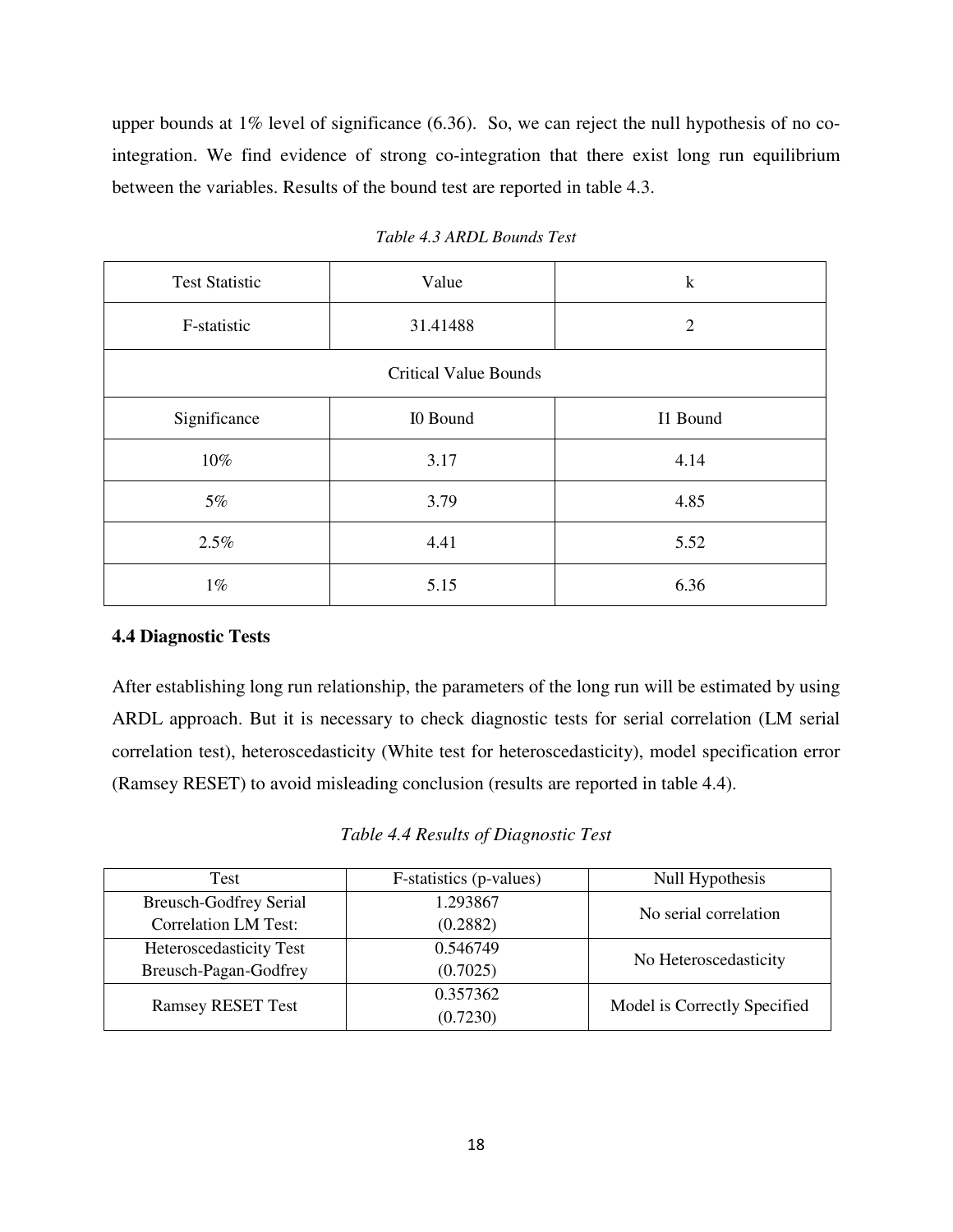F-statistics and p-values conclude that unrestricted ECM model is not suffering from serial correlation, heteroscedasticity and model specification error. In each test one cannot reject the null hypothesis.

#### **4.5 Estimation of Long Run Dynamics**

Bound test conclude that factor accumulation and GDP per worker is co-integrated, so long run parameters are estimated by using equation (4.2) as:

$$
Log Yt = \delta0 + \sum \delta1 log Yt-1 + \sum \delta2 log HCt-1 + \sum \delta3 log Kt-1 + et
$$
\n(4.2)

$$
LogY = 7.97976370 + 0.4088 * logHC + 0.2501 * logK
$$

The coefficient of human capital is positive and statistically significant meaning that it can accelerate economic growth in the long run. One can say that 1% increase in stock of human capital can increase economic growth by 0.41 %. Real capital stock per worker is also positively associated with the economic growth and coefficient of capital stock shows the marginal change in GDP per worker due to 1% change in the real capital stock per worker (table 4.5).

Variable Coefficient t-Statistic Prob. D(LHC) 0.159034 4.367926 0.0001 D(LK) 0.833275 8.450660 0.0000  $\text{CointEq}(-1)$  -0.388941 -7.563233 | 0.0000 Coint Eq. = LGDP -  $(0.4089*LHC + 0.2502*LK + 7.9798)$ Long Run Coefficients LHC 0.408891 6.926205 0.0000 LK 1 0.250163 2.777450 0.0086 C | 7.979764 | 7.664947 | 0.0000

*Table 4.5 Estimation of Long Run Dynamics* 

Results of this study are consistent with the previous studies conducted in Pakistan (Abbas, 2001: Khan, 2005: Afzal et.al, 2010 and Ali et.al, 2011). All these studies concluded that human capital influence economic growth positively.

#### **4.6 Estimation of Short Run Dynamics**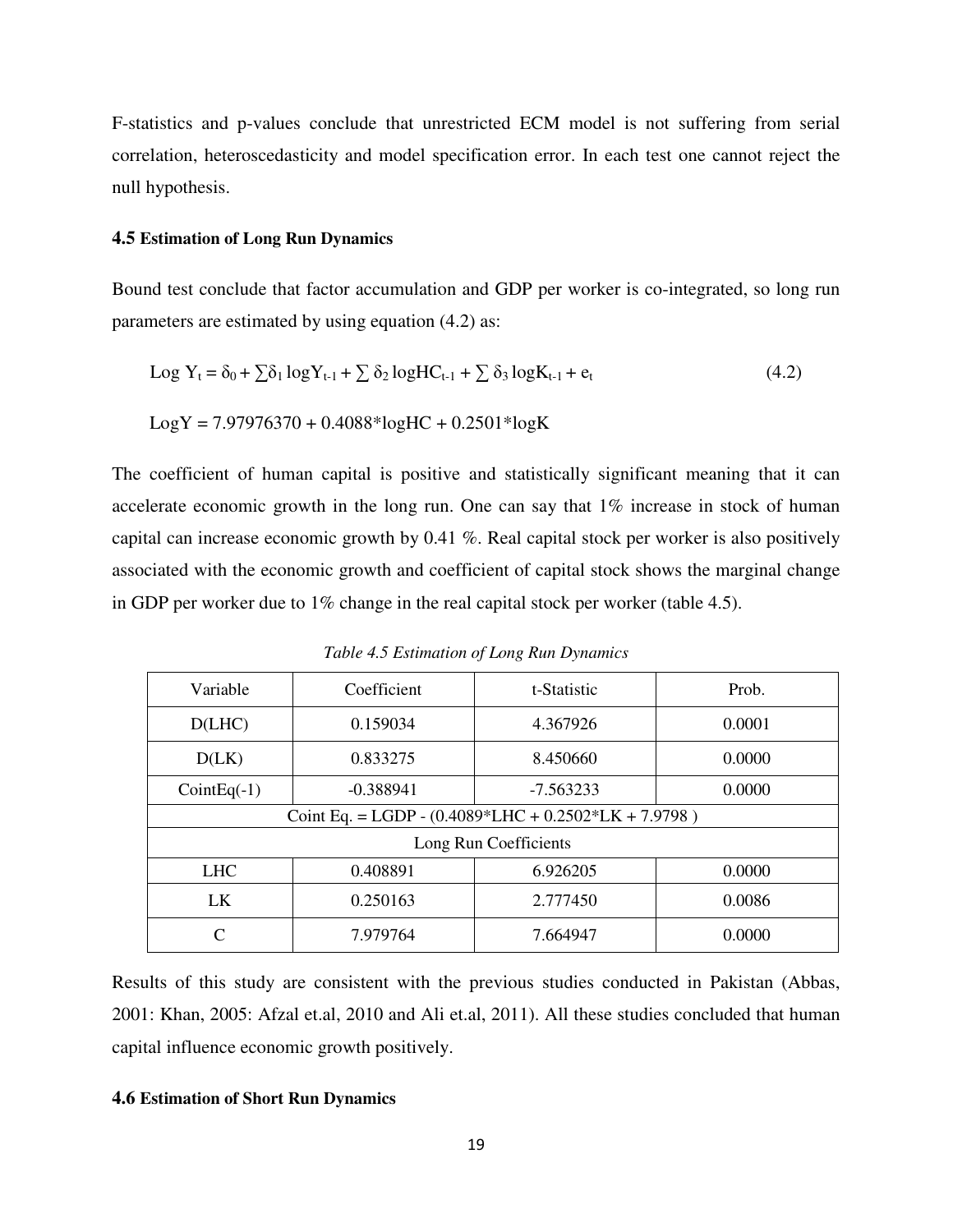Short run coefficients are estimated by transforming the ARDL model. Error Correction Representation of ARDL model is:

$$
\Delta Log Y_t = \alpha_0 + \sum \gamma_i \Delta log K_{-t-i} + \sum \lambda_i \Delta log HC_{-t-i} + ECT_{t-1} + e_t
$$
\n(4.3)

$$
\Delta Log Y_t = 0.02187 + 0.0758 * \Delta logHC - 0.1432 * \Delta LK - 0.2484 * ECT
$$

In equation 4.3 lagged value of ECT shows the speed of adjustment. In above ECM model ECT is 0.254 meaning that 25% of shocks can be restored after any disturbance in the short run. Estimates of short run dynamics are given in table 4.6.

| Variable            | Coefficient | t-Statistic | Prob.  |
|---------------------|-------------|-------------|--------|
| C                   | 0.021813    | 3.640480    | 0.0008 |
| $\Delta$ DHC $(-1)$ | 0.075883    | 0.620805    | 0.5386 |
| $\Delta$ DK $(-1)$  | $-0.143293$ | $-0.927216$ | 0.3600 |
| $U(-1)$             | $-0.249401$ | $-3.431407$ | 0.0015 |

*Table 4.6 Estimation of Short Run Dynamics* 

The findings of this study are consistent with the endogenous growth theory developed by Locas (1986) and Romer (1988) that human capital is the main source of GDP. Our long run and short run coefficient reveals the fact that development of human capital is necessary to put the country on growth track.

#### **4.7 Stability Tests**

The stability test is applied on the ECM residuals. Figure (4.1 and 4.2) shows the stability of the parameters. Bahmani and Nasir (2004) checked the parameters of ECM for stability under the null hypothesis (the regression equation is correctly specified). We will reject the null hypothesis if the stability test cross critical bounds of the 5 percent significance level. Figure 4.1 and 4.2 shows CUSUM and CUSUMSQ respectively and showing that parameters are stable.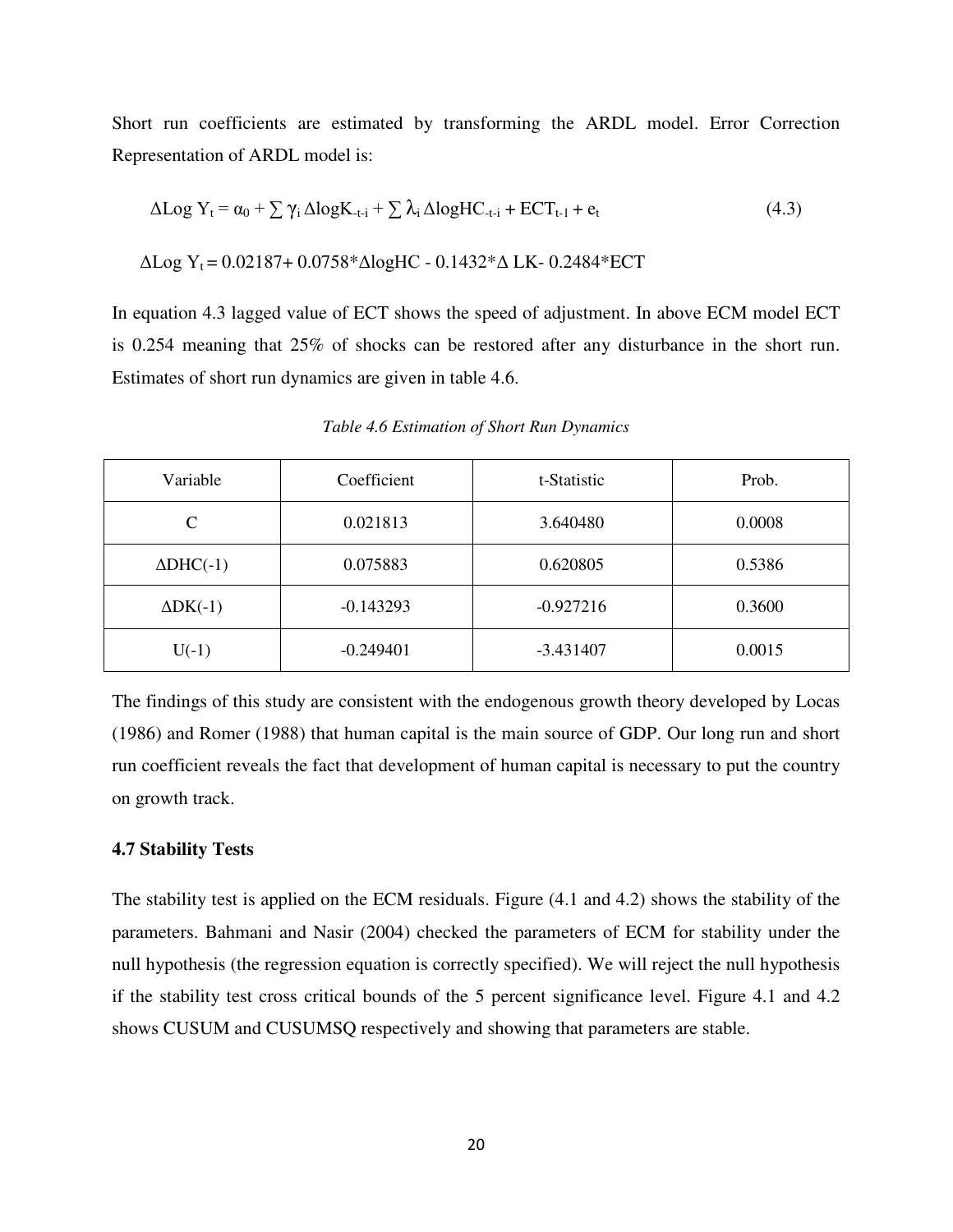

#### **4.8 Robustness Analysis**

As there are two proxies constructed for human capital using attainment of different level of education. ARDL model with alternative proxy for human capital (unrestricted ECM) is specified as:

$$
\Delta Log Y_t = \lambda_0 + \sum \alpha_i \Delta log Y_{t-i} + \sum \beta_i \Delta log H C 1_{t-i} + \sum \gamma_i \Delta log K_{t-i} + \sum \varphi_1 log Y_{t-1} + \sum \varphi_2 log H C 1_{t-1} + \sum \varphi_3 log K_{t-1} + e_t
$$
\n(4.4)

In equation (4.4) is the term 'HC1' is proxy for human capital, rest of the model remain as it is.

ARDL model is estimated (bound testing approach to co-integration) and F-statistics are compared with the upper bounds and lower bounds. Table 4.7 and 4.8 report the results respectively.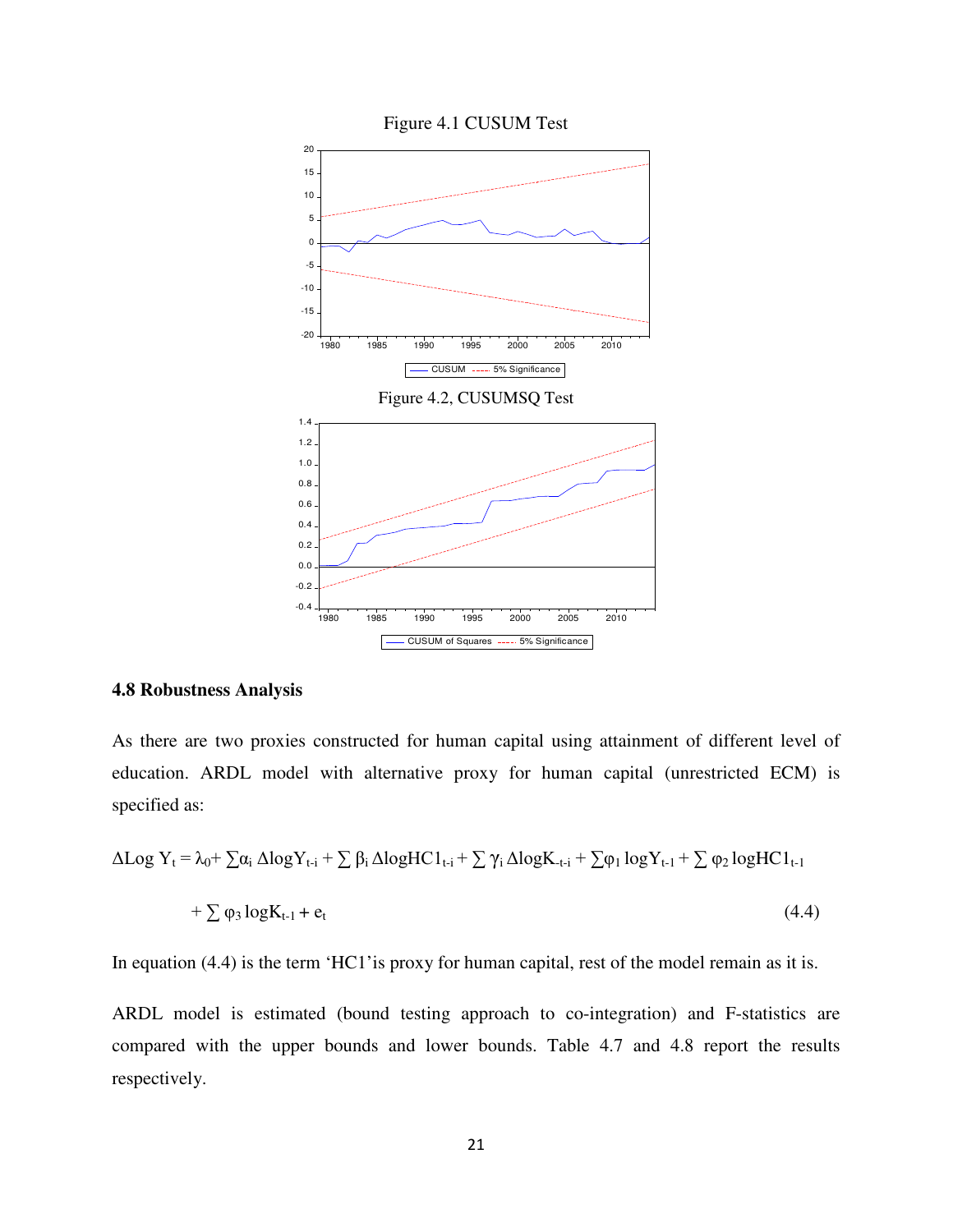| Variable         | Coefficient | t-Statistic | Prob. $*$ |
|------------------|-------------|-------------|-----------|
| $LGDP(-1)$       | 0.595735    | 12.50511    | 0.0000    |
| LHC <sub>1</sub> | 0.132938    | 5.148306    | 0.0000    |
| LK               | 0.909251    | 9.551943    | 0.0000    |
| $LK(-1)$         | $-0.765118$ | $-9.416147$ | 0.0000    |
| $\mathcal{C}$    | 2.695602    | 5.008788    | 0.0000    |
| R-squared        | 0.996180    |             |           |
| F-statistic      | 2346.816    |             |           |

*Table 4.7 ARDL Model Estimation*

| Table 4.8 Bounds Testing for Co-integration |  |  |
|---------------------------------------------|--|--|
|---------------------------------------------|--|--|

| Value<br><b>Test Statistic</b> |                              | $\bf k$        |
|--------------------------------|------------------------------|----------------|
| F-statistic                    | 34.43562                     | $\overline{2}$ |
|                                | <b>Critical Value Bounds</b> |                |
| Significance                   | I0 Bound                     | I1 Bound       |
| 10%                            | 3.17                         | 4.14           |
| $5\%$                          | 3.79                         | 4.85           |
| 2.5%                           | 4.41                         | 5.52           |
| $1\%$                          | 5.15                         | 6.36           |

Results of the bound test suggest that there exist strong co-integration among the variables under consideration. Estimates of long run parameters are given in table 4.9. Results shows that coefficient of human capital is positive and statistically significant. An economy would be in equilibrium in the long run if it grows gradually. One can say that 1% increase in stock of human capital can increase economic growth by 0.32 %. Real capital stock is also positively associated with the economic growth and coefficient of capital stock shows that there will be 0.35% marginal change in GDP per worker due to 1% change in the real capital stock.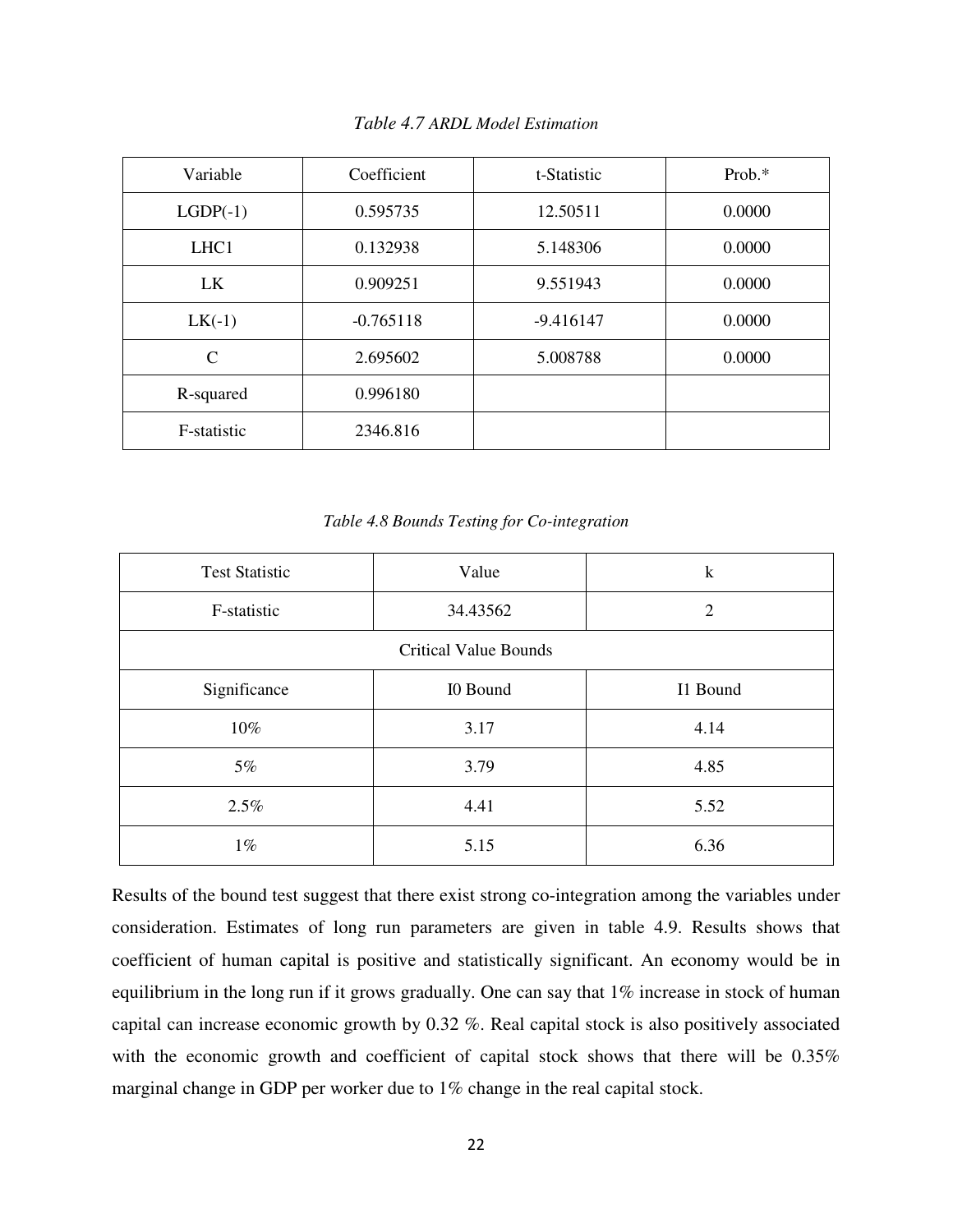| Variable                                                   | Coefficient | t-Statistic | Prob.  |  |  |
|------------------------------------------------------------|-------------|-------------|--------|--|--|
| D(LHC1)                                                    | 0.132938    | 5.148306    | 0.0000 |  |  |
| D(LK)                                                      | 0.909251    | 9.551943    | 0.0000 |  |  |
| $CointEq(-1)$                                              | $-0.404265$ | $-8.485946$ | 0.0000 |  |  |
| Coint Eq = LGDP - $(0.3288 * LHC1 + 0.3565 * LK + 6.6679)$ |             |             |        |  |  |
| Long Run Coefficients                                      |             |             |        |  |  |
|                                                            |             |             |        |  |  |
| Variable                                                   | Coefficient | t-Statistic | Prob.  |  |  |
| LHC <sub>1</sub>                                           | 0.328839    | 8.223847    | 0.0000 |  |  |
| LK                                                         | 0.356532    | 5.554759    | 0.0000 |  |  |

*Table 4.9 Estimation of Long Run Dynamics* 

*Table 4.10 Estimation of Short Run Dynamics* 

| Variable                  | Coefficient | t-Statistic        | Prob.    |
|---------------------------|-------------|--------------------|----------|
| $\mathcal{C}$             | 0.021713    | 3.573229           | 0.0010   |
| $\Delta DHCl(-1)$         | 0.069935    | 0.559053           | 0.5796   |
| $\Delta DK(-1)$           | $-0.133184$ | $-0.871800$        | 0.3891   |
| $U(-1)$                   | $-0.251974$ | $-3.333778$        | 0.0020   |
| R-squared                 | 0.255258    | Durbin-Watson stat | 1.919385 |
| <b>Adjusted R-squared</b> | 0.193196    | Prob(F-statistic)  | 0.013146 |
| F-statistic               | 4.112956    |                    |          |

Net effect of the both proxies of human capital remains the same. Both proxies influence economic growth positively and significantly. Although computation of both proxies is different but both proxies for human capital suggest that human capital is a main source for economic growth supporting endogenous growth theory.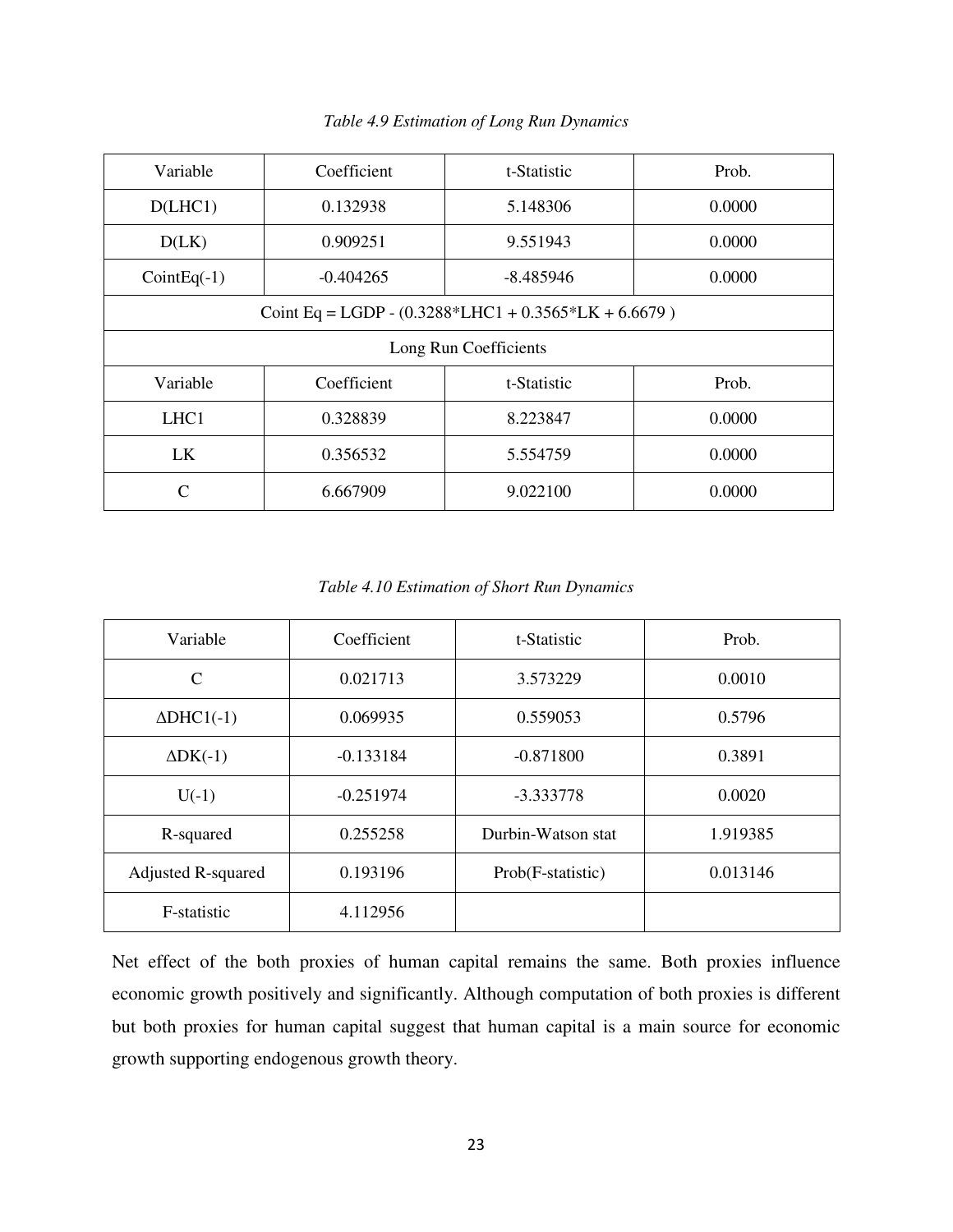Estimates of short run parameters are given in table 4.10. The absolute value ECT shows speed of adjustment and the negative sign shows convergence. The coefficient of ECM is 0.252 and which means that 25% of shocks can be restored. Negative and significant ECT term shows that economic growth, real capital stock and human capital are cointegrated when economic growth is taken as dependent variable. 0.0699 shows the marginal change in GDP per worker due to  $1\%$ change in HC1.

#### **4.11 Conclusion**

The objective of the study is to analyze the relationship between factor accumulation and GDP per worker in Pakistan using ARDL bound testing approach to co-integration from 1973 to 2014. ADF and PP unit root tests conclude that data series are stationary at level except GDP per worker which has unit root at level but becomes stationary at first difference. The purpose of the unit root test is to confirm that data series are not violating the basic assumptions of ARDL approach to co-integration i.e. none of the variable is I(2) and dependent variable should be I(1). Unrestricted ECM is estimated to perform bounds test and computed F-statistics using bound test proves the evidence of co-integration among the variables under consideration. Residuals are checked for diagnostic tests before calculating long run and short run coefficients. These tests show that ARDL model is free from serial correlation, heteroscedasticity, and mis-specification error. Long run coefficients are calculated under ARDL approach. Coefficient of ECT suggest that the speed of adjustment is 25%, which means that 25% shocks will be restored due to any disturbance in the short run. Both human capital stock and real capital stock come out to be significant and growth friendly in the long run. CUSUM and CUSUMSQ tests proves that our estimated parameters are stable. Robustness analysis is performed using alternative proxy for human capital. Use of alternative proxy for human capital cannot alter the results and main conclusions of this analysis but it confirms results and conclusions.

Real capital stock has a long run relationship and it effects positively to GDP per worker in the long run as it does in the previous studies conducted by Chow (1993), Abbas (2000), Wang and Yao (2001) and Khan (2005), whereas it does not have any short run effect on GDP per worker. Developing countries should increase share of physical capital for economic development. In Pakistan government should increase share of GDP for development and infrastructure as it will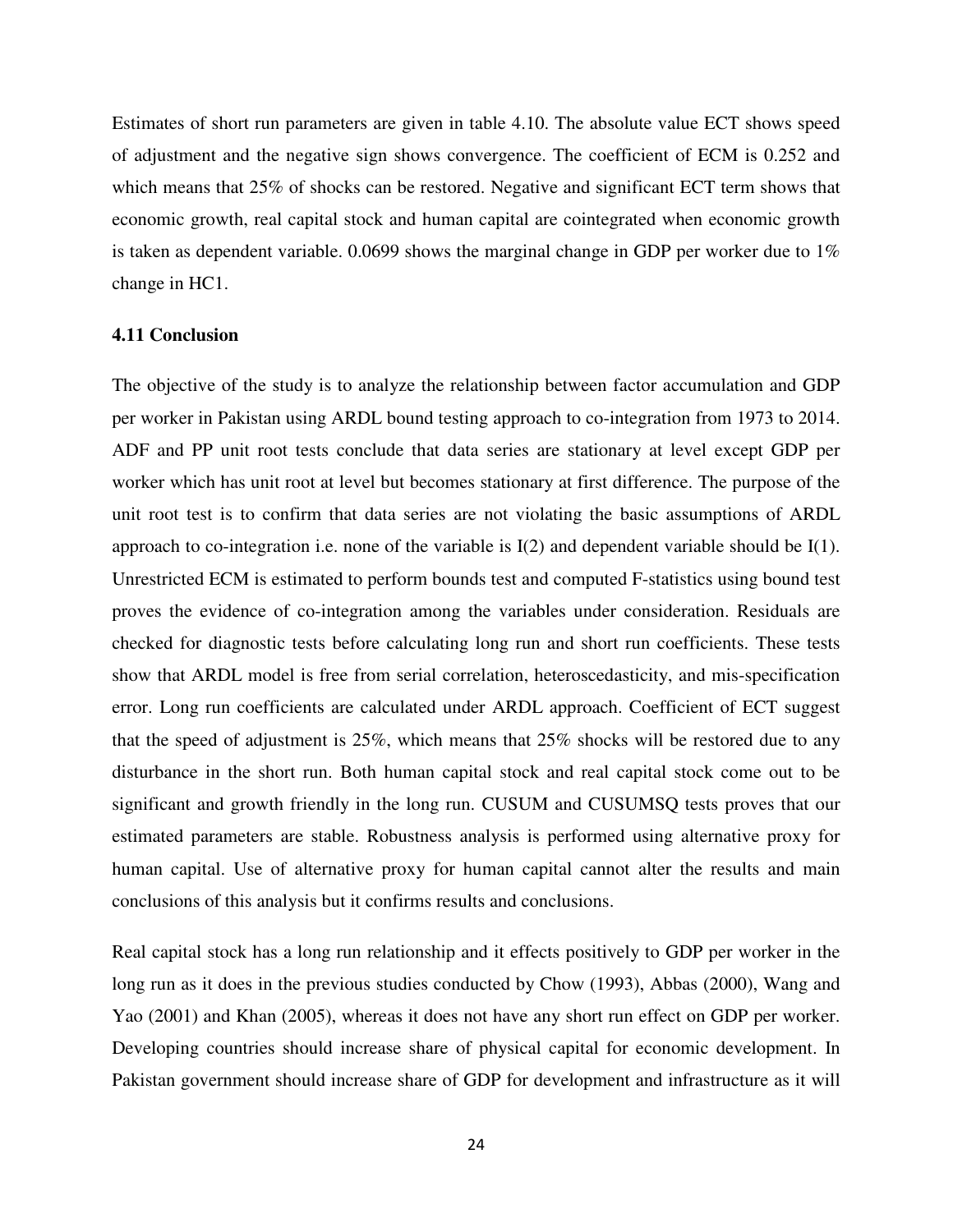improve standard of living of the people. Increasing stock of real capital stock will increase level of employment which will rise per capital income and ultimately improve the standard of livings. This study suggests that there is a long run relationship between GDP per worker and stock of human capital. Proxy for human capital is effecting GDP per worker positively and significantly in the long run, it can contribute to economic growth in the long run as suggested in the previous studies by Lucas (1988), Romer (1990), Mankiw et.al (1992), Abbas (2000), Khan (2005), Ali et al. (2012) and Qadri and Waheed (2014). As Human capital (average year of schooling) increase labor productivity by acquiring knowledge and training, which will attract other factor of production like physical capital and in this way human capital cause productivity growth which leads to increase employment level, per capital income and hence economic growth.

#### **5. Conclusion and Policy Implications**

Over the last three decades human capital (as a factor of production) has been the primary focus in both theoretical and applied research. Generally, development of human capital in developing countries is necessary to boost the economy. Endogenous growth theory highlighted the importance of human capital after Mincer (1958) and Schultz (1961) by considering it as an important factor of production. The rate of development of human capital remained slow in Pakistan since independence. Pakistan remain less efficient to accelerate its economy comparative to other developed countries that consider human capital as primary source of growth.

This study explores the relationship between factor accumulation and GDP per worker in Pakistan under the autoregressive distributive lag model from 1973 to 2014. This study also address the problem with the traditional proxies used in different studies. Findings of this study suggests that human capital, physical capital and GDP per worker are co-integrated meaning that there exist long run relationship between factor accumulation and GDP per worker. Both physical capital and human capital are important sources of economic development in Pakistan. Endogenous growth theory rejected the traditional views that economic growth is determine by exogenous factor (technological changes) and suggest that economic growth is determine by endogenous factors. Endogenous growth theory came with a new direction for theoretical and empirical research. Findings of this study are consistent with the previous studies of Lucas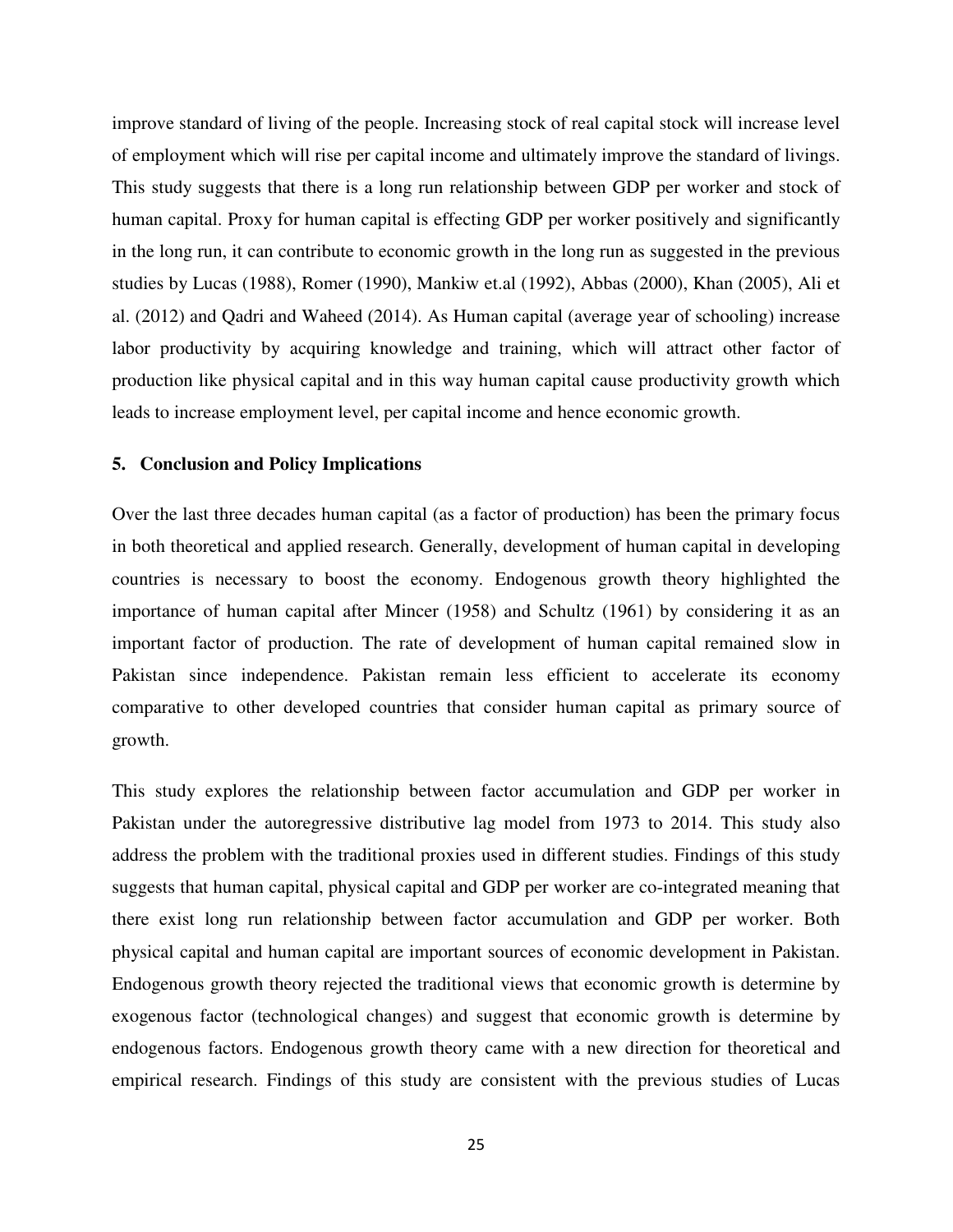(1988), Romer (1990), Barro (1991), Mankiw et.al (1992), Abbas (2000), Khan (2005), Ali et al. (2012) and Qadri and Waheed (2014). All these studies support endogenous growth theory. From the results we found that human capital is growth friendly. Apparently this study is consistent with the previous studies conducted in Pakistan but our measure of human capital relatively much better. As we have constructed human capital measure as average year of schooling by considering annual number of graduates at each level of education. Based on the above discussion and conclusion we can outline the following policy implications.

Firstly, our human capital which is embodied by labor force (effective labor force) comes up with the significant and positive relation with economic growth suggest that government should invest on education sector in order to produce more effective and trained labor force.

Secondly, capital stock variable is also significant and positive with the economic growth in the long run so, government is recommended to design its policy which will attract capital inflow and development of infrastructure. Available human capital stock should use it efficiently to enhance economic growth.

Thirdly, government should increase education and health budget to improve schooling and higher education as well as to meet better health facilities in the hospital. As suggested by the Fogel (1994), a person with education and good health can be an active participant of the production process.

Fourthly, government ensures mandatory education up to secondary school and by increasing education budget government should announce free education up to graduation level.

Fifthly, developing countries have poor R&D sector, therefore a significant portion of budget should be allocated for research.

Lastly, government takes some serious steps in order to stop the outflow of human capital. Government should facilitate all the trained and skilled work force because they can significantly contribute to economic growth.

26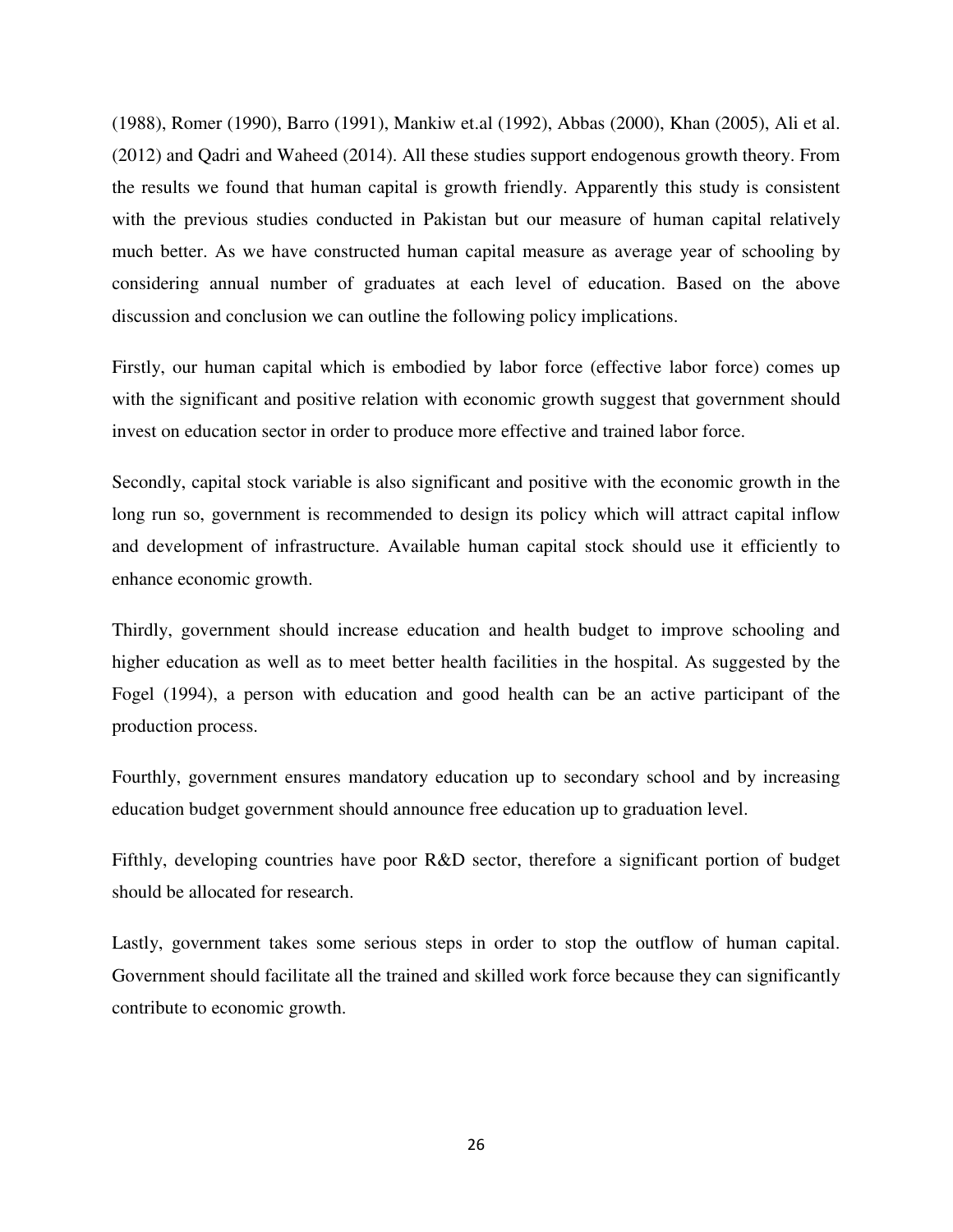# **References**

Abbas, Q. (2000). The role of human capital in economic growth: a comparative study of Pakistan and India. *Pakistan Development Review,* 39 (4), 451-473.

Abbas, Q. (2001). Endogenous growth and human capital. a comparative study of Pakistan and Sri Lanka. *The Pakistan Development Review*, 40 (4), 987-1007.

Ali, S., Chaudhry. I. S., and Farooq. F. (2012). Human capital formation and economic growth in Pakistan. *Pakistan Journal of Social Sciences,* 32 (1), 229-240.

Barro, R. (1991). Economic growth in a cross section of countries. *Quarterly Journal of Economics*, 106 (2), 407-433.

Barro, R. J., & Lee, J. W. (1993). International comparisons of educational attainment. *Journal of monetary economics*, 32 (3), 363-394.

Barro, R. J., & Lee, J. W. (2001). International data on educational attainment: updates and implications. *Oxford Economic Papers*, 53 (3), 541-563.

Beddies, H. C. (1999). Investment, capital accumulation and growth: evidence from the Gambia 1964-1998. IMF Working Paper 06/208, *International Monetary Fund.* 

Bottone, G., & Sena, V. (2011). Human capital: theoretical and empirical insights. *American Journal of Economics and Sociology*, 70 (2), 401-423.

Bucci, A. (2009). Scale effects, savings and factor shares in a human capital based growth model with physical capital accumulation. *International Economic Journal*, 23 (3), 291–307,

Chow, G. (1993). Capital formation and economic growth in China. *Quarterly Journal of Economics*, 108 (3), 809– 842.

Dorothee, B. A., Savard, L. A., & Savy, B. E. (2013). Human Capital and Growth: New Evidences from African Data. *Journal of International Economic,* 27 (1), 55–77.

Engle, R. F., & Granger, C. W. J. (1987). Co-integration and error correction: Representation, estimation and testing. Econometrica, 55(2), 251-276.

Fogel, R. W. (1994). Economic growth, population theory, and physiology: the bearing of longterm processes on the making of economic policy. *The American Economic Review*, 84 (3), 369- 395.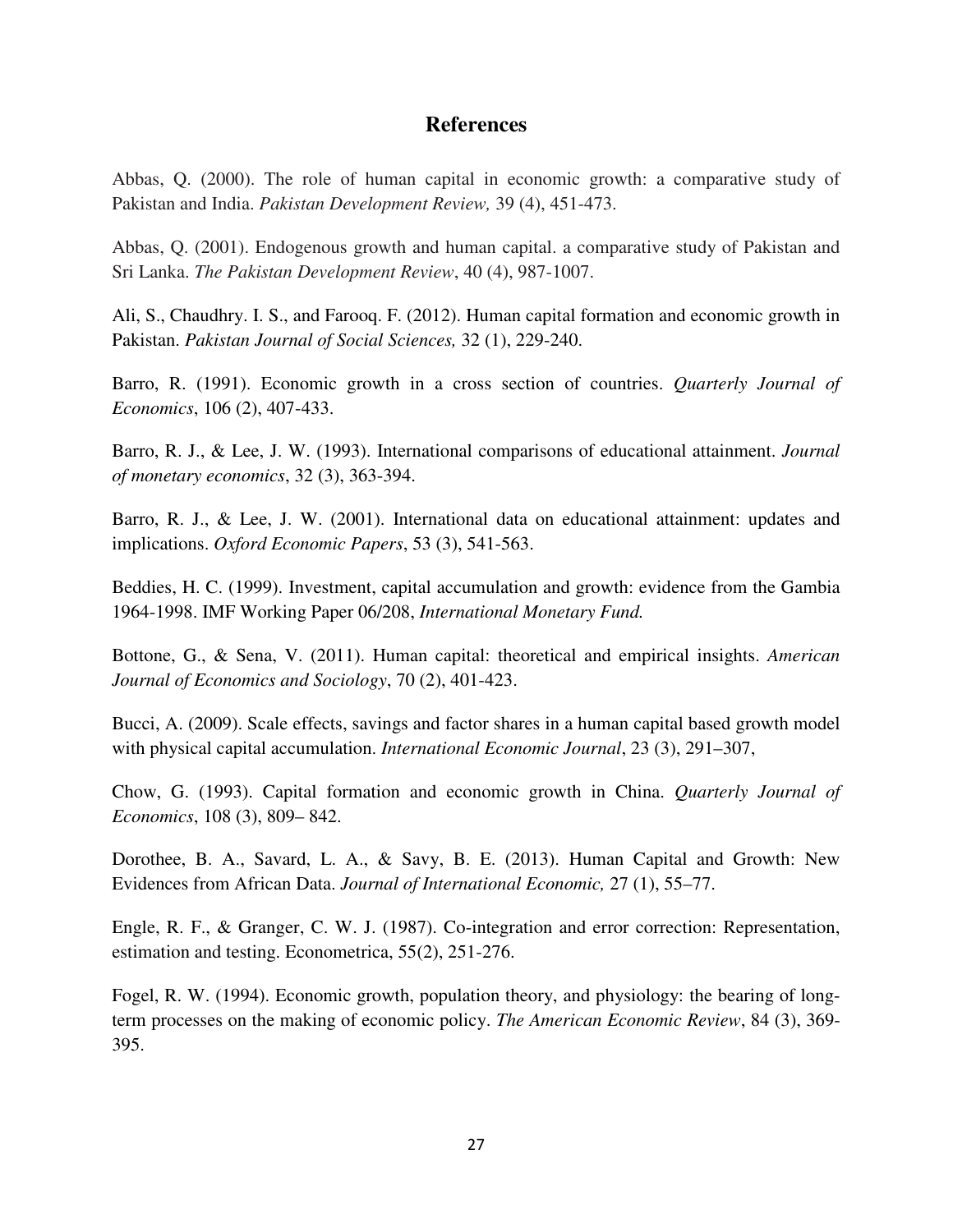Galor, O., & Moav, O. (2004). From physical to human capital accumulation: Inequality and the process of development. *The Review of Economic Studies*, 71 (4), 1001-1026.

Gitto, S., & Mancuso, P. (2015). The contribution of physical and human capital accumulation to Italian regional growth: a nonparametric perspective. *Journal of Productivity Analysis*, 43 (1), 1- 12.

Government of Pakistan. Economic Survey (various issues). Finance Division, Economic Advisors Wing, Islamabad, Pakistan.

Haldar, S. K., and Malik, G. (2010). Does human capital cause economic growth? A case study of India. *International Journal of Economic Sciences and Applied Research,* 3 (1), 7-25.

Hu, Z. L., & Khan, M. S. (1997). Why is China growing so fast? Staff Papers-*International Monetary Fund*, 44 (1), 103-131.

Iwata, S., Khan, M. & H. Murao. (2002). Sources of Economic Growth. IMF Working Paper 02/13. *International Monetary Fund.* 

Johansen, S. and K. Juselius (1990), Maximum Likelihood Estimation and Inference on Cointegration with Applications to the Demand for Money. *Oxford Bulletin of Economics and Statistics*, 52,169-210.

Khan, M. S. (2005). Human capital and economic growth in Pakistan. *The Pakistan Development Review*, 44 (4), 455–478.

Krugman, P. (1994).The myth of Asia's miracle. *Foreign Affairs*, 73 (6), 62–78.

Lucas, R. (1988). On the mechanisms of economic development, *Journal of Monetary Economics*, 22 (1), 3-42.

Mamuneas, T. P., Savvides, A., & Stengos, T. (2006). Economic development and the return to human capital: A smooth coefficient semi parametric approach. *Journal of Applied Econometrics*, 21 (1), 111-132.

Mankiw, N. G., Romer, D., & Weil, D. (1992). A contribution to the empirics of economic growth. *Quarterly Journal of Economics*, 107 (2), 407-437.

Mincer, Jacob. (1958). Investment in human capital and personal income distribution. *Journal of Political Economy*, 66(4), 281-302.

Nachega, J. C. and T. Fontaine. (2006). Economic Growth and Total Factor Productivity in Niger'. IMF Working Paper 06/208.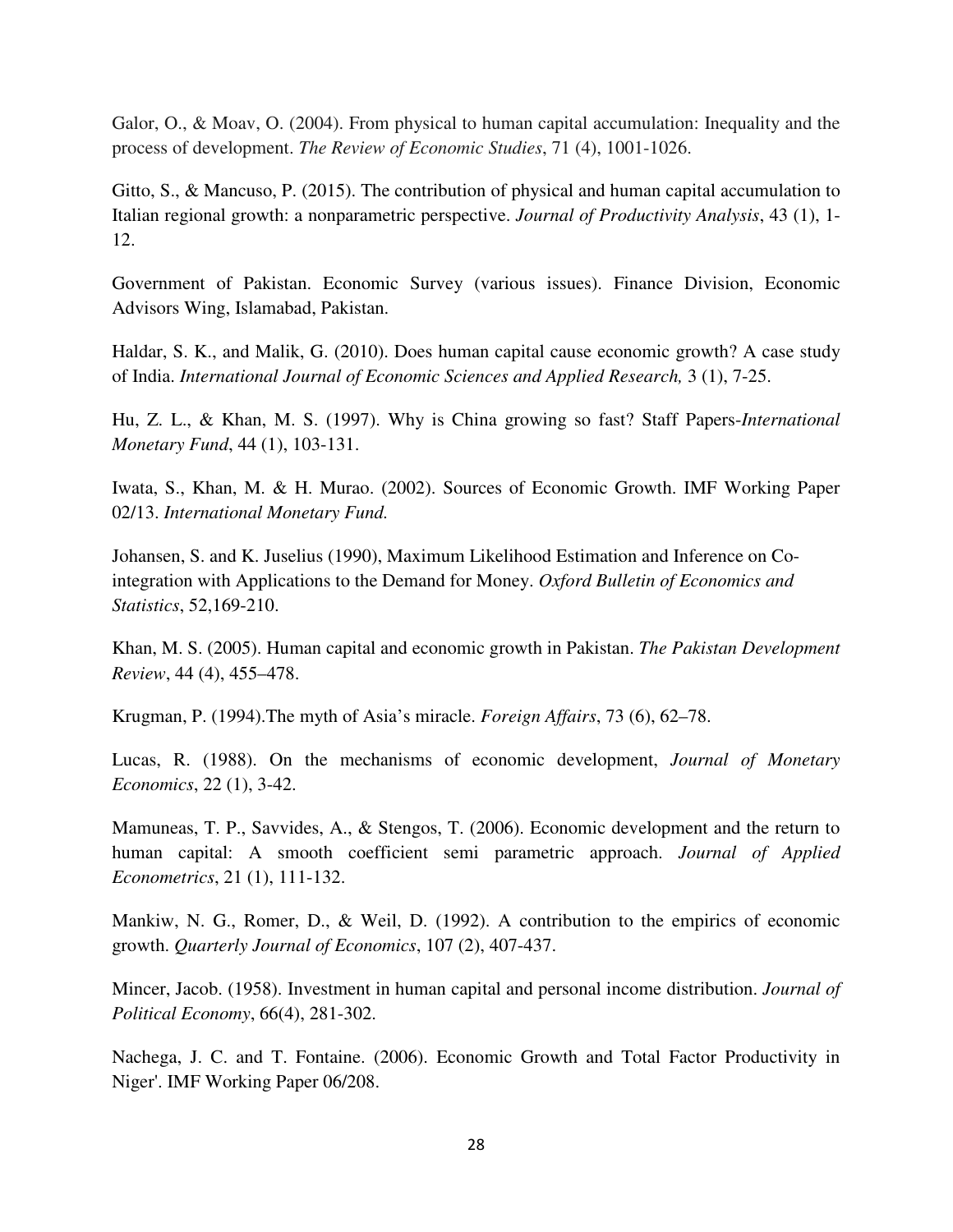Pesaran, H. M., Y. Shin and R. J. Smith (2001), Bounds testing approaches to the analysis of long-run relationships. Journal of Applied Econometrics, 16, 289-326

Qadri, F. S., Waheed, A. (2014). Human capital and economic growth: A macroeconomic model for Pakistan, *Economic Modelling*, 42(C), 66-76.

Rebelo, Sergio. (1991). Long-run policy analysis and long-run growth. The Journal of Political Economy, IC (500-21).

Romer, P. M. (1986). Increasing Returns and Long-run Growth. *Journal of Political of Economy,* 94 (5), 1002–1037.

Romer, P. M. (1990) Are Non-convexities Important for Understanding Growth. *American Economic Growth,* 80 (2), 97–103.

Savvides, A., Kalaitzidakis, P., Mamuneas, T.P., & Stengos, A. (2001). Measures of human capital and nonlinearities in economic growth. *Journal of Economic Growth*, 6 (3), 229-254.

Schultz, Theodore W. (1961). Investment in human capital. The American Economic Review, 51, 1-17.

Sequeira, T. N. (2007). Human capital composition, growth and development: An R & D growth model versus data. *Journal of Empirical Economics,* 32 (1), 41–65.

Seren, F. M. J., and Panades, J. I. Martí. (2013). Tax avoidance, human capital accumulation and economic growth. *Economic Modeling*, 30 (4), 22–29.

Siddiqui, R. (2004). Energy and Economic Growth in Pakistan. *The Pakistan Development Review,* 43(2), 175–200.

Solow, R. M. (1956). A contribution to the theory of economic growth. *Quarterly Journal of Economics*, 70 (1), 65-94.

State Bank of Pakistan (2010), Handbook of Statistics on Pakistan Economy. Karachi.

Turner, C. Tamura, R., and Mulholland, S.E. (2013). How important are human capital, physical capital and total factor productivity for determining state economic growth in the United States, 1840–2000? *Journal of Economic growth*, 18 (4), 319–371.

Wang, Y. Yao, Y. (2001). Sources of China's economic growth 1952-99: Incorporating human capital accumulation. *China Economic Review,* 14 (1), 32–52

Xiaoqing, X. (2005). Investment in physical capital, investment in health and economic growth in China. *Investment Management and Financial Innovations,* 1 (5), 23-29*.*